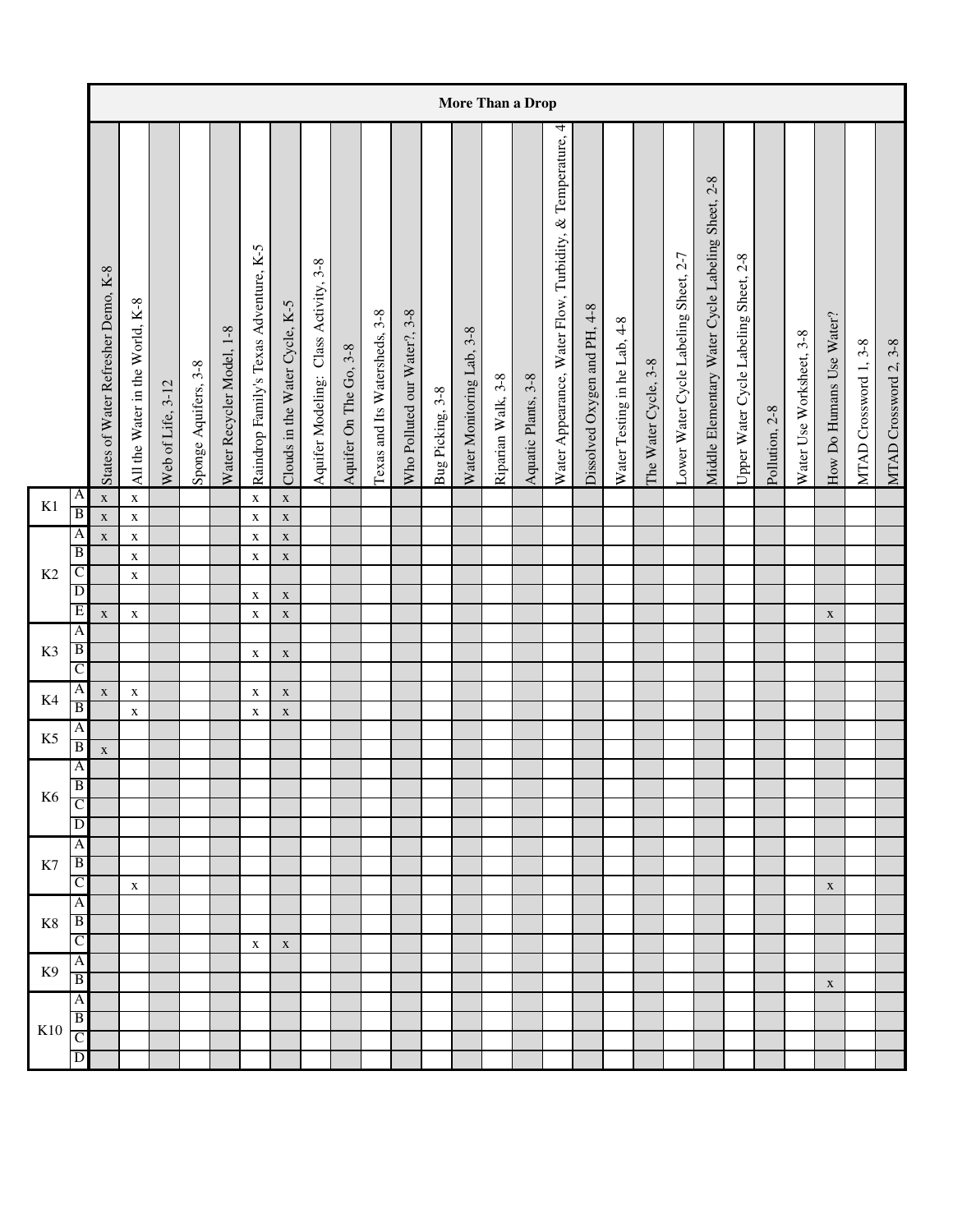|         |                                         |                                     |                                 |                   |                      |                            |                                        |                                |                                       |                        |                               |                              |                  |                                  |                    | More Than a Drop    |                                                           |                              |                              |                      |                                       |                                                          |                                       |                |                          |                          |                       |                       |
|---------|-----------------------------------------|-------------------------------------|---------------------------------|-------------------|----------------------|----------------------------|----------------------------------------|--------------------------------|---------------------------------------|------------------------|-------------------------------|------------------------------|------------------|----------------------------------|--------------------|---------------------|-----------------------------------------------------------|------------------------------|------------------------------|----------------------|---------------------------------------|----------------------------------------------------------|---------------------------------------|----------------|--------------------------|--------------------------|-----------------------|-----------------------|
|         |                                         | States of Water Refresher Demo, K-8 | All the Water in the World, K-8 | Web of Life, 3-12 | Sponge Aquifers, 3-8 | Water Recycler Model, 1-8  | Raindrop Family's Texas Adventure, K-5 | Clouds in the Water Cycle, K-5 | Aquifer Modeling: Class Activity, 3-8 | Aquifer On The Go, 3-8 | Texas and Its Watersheds, 3-8 | Who Polluted our Water?, 3-8 | Bug Picking, 3-8 | $3 - 8$<br>Water Monitoring Lab, | Riparian Walk, 3-8 | Aquatic Plants, 3-8 | Water Appearance, Water Flow, Turbidity, & Temperature, 4 | Dissolved Oxygen and PH, 4-8 | Water Testing in he Lab, 4-8 | The Water Cycle, 3-8 | Lower Water Cycle Labeling Sheet, 2-7 | $2 - 8$<br>Middle Elementary Water Cycle Labeling Sheet, | Upper Water Cycle Labeling Sheet, 2-8 | Pollution, 2-8 | Water Use Worksheet, 3-8 | How Do Humans Use Water? | MTAD Crossword 1, 3-8 | MTAD Crossword 2, 3-8 |
| 1.1     | A                                       | $\mathbf X$                         | $\mathbf X$                     |                   |                      | $\mathbf X$                | $\mathbf X$                            | $\mathbf X$                    |                                       |                        |                               |                              |                  |                                  |                    |                     |                                                           |                              |                              |                      |                                       |                                                          |                                       |                |                          |                          |                       |                       |
|         | $\overline{B}$<br>$\overline{A}$        | $\mathbf X$                         | $\mathbf X$                     |                   |                      | $\mathbf X$                | $\mathbf X$                            | $\mathbf X$                    |                                       |                        |                               |                              |                  |                                  |                    |                     |                                                           |                              |                              |                      |                                       |                                                          |                                       |                |                          |                          |                       |                       |
|         | $\overline{B}$                          | $\mathbf X$                         | $\mathbf X$<br>$\mathbf X$      |                   |                      | $\mathbf X$<br>$\mathbf X$ | $\mathbf X$<br>$\mathbf X$             | $\mathbf X$<br>$\mathbf X$     |                                       |                        |                               |                              |                  |                                  |                    |                     |                                                           |                              |                              |                      |                                       |                                                          |                                       |                |                          |                          |                       |                       |
| $1.2\,$ | $\mathsf{C}$                            |                                     | $\mathbf X$                     |                   |                      | $\mathbf X$                |                                        |                                |                                       |                        |                               |                              |                  |                                  |                    |                     |                                                           |                              |                              |                      |                                       |                                                          |                                       |                |                          |                          |                       |                       |
|         | $\overline{D}$                          |                                     |                                 |                   |                      |                            | $\mathbf X$                            | $\mathbf X$                    |                                       |                        |                               |                              |                  |                                  |                    |                     |                                                           |                              |                              |                      |                                       |                                                          |                                       |                |                          |                          |                       |                       |
|         | E                                       | $\mathbf X$                         | $\mathbf X$                     |                   |                      | $\mathbf X$                | $\mathbf X$                            | $\mathbf X$                    |                                       |                        |                               |                              |                  |                                  |                    |                     |                                                           |                              |                              |                      |                                       |                                                          |                                       |                |                          | $\mathbf X$              |                       |                       |
| 1.3     | $\overline{A}$<br>$\overline{B}$        |                                     |                                 |                   |                      |                            |                                        |                                |                                       |                        |                               |                              |                  |                                  |                    |                     |                                                           |                              |                              |                      |                                       |                                                          |                                       |                |                          |                          |                       |                       |
|         | $\mathsf{C}$                            |                                     |                                 |                   |                      |                            | $\mathbf X$                            | $\mathbf X$                    |                                       |                        |                               |                              |                  |                                  |                    |                     |                                                           |                              |                              |                      |                                       |                                                          |                                       |                |                          |                          |                       |                       |
|         | $\overline{A}$                          | $\mathbf X$                         | $\mathbf X$                     |                   |                      | $\mathbf X$                | $\mathbf X$                            | $\mathbf X$                    |                                       |                        |                               |                              |                  |                                  |                    |                     |                                                           |                              |                              |                      |                                       |                                                          |                                       |                |                          |                          |                       |                       |
| 1.4     | $\, {\bf B}$                            |                                     | $\mathbf X$                     |                   |                      |                            |                                        |                                |                                       |                        |                               |                              |                  |                                  |                    |                     |                                                           |                              |                              |                      |                                       |                                                          |                                       |                |                          |                          |                       |                       |
|         | $\overline{A}$                          |                                     |                                 |                   |                      |                            |                                        |                                |                                       |                        |                               |                              |                  |                                  |                    |                     |                                                           |                              |                              |                      |                                       |                                                          |                                       |                |                          |                          |                       |                       |
| 1.5     | $\overline{B}$<br>$\overline{C}$        | $\mathbf X$                         |                                 |                   |                      |                            | $\mathbf X$                            | $\mathbf X$                    |                                       |                        |                               |                              |                  |                                  |                    |                     |                                                           |                              |                              |                      |                                       |                                                          |                                       |                |                          |                          |                       |                       |
|         | $\overline{A}$                          |                                     |                                 |                   |                      |                            |                                        |                                |                                       |                        |                               |                              |                  |                                  |                    |                     |                                                           |                              |                              |                      |                                       |                                                          |                                       |                |                          |                          |                       |                       |
| 1.6     | $\overline{B}$                          |                                     |                                 |                   |                      |                            |                                        |                                |                                       |                        |                               |                              |                  |                                  |                    |                     |                                                           |                              |                              |                      |                                       |                                                          |                                       |                |                          |                          |                       |                       |
|         | $\mathsf{C}$                            |                                     |                                 |                   |                      |                            |                                        |                                |                                       |                        |                               |                              |                  |                                  |                    |                     |                                                           |                              |                              |                      |                                       |                                                          |                                       |                |                          |                          |                       |                       |
| 1.7     | $\overline{A}$<br>$\overline{B}$        |                                     |                                 |                   |                      |                            |                                        |                                |                                       |                        |                               |                              |                  |                                  |                    |                     |                                                           |                              |                              |                      |                                       |                                                          |                                       |                |                          |                          |                       |                       |
|         | $\overline{C}$                          |                                     | $\mathbf X$                     |                   |                      | $\mathbf X$                | $\mathbf X$                            |                                |                                       |                        |                               |                              |                  |                                  |                    |                     |                                                           |                              |                              |                      |                                       |                                                          |                                       |                |                          | $\mathbf X$              |                       |                       |
|         | $\mathbf{A}$                            |                                     |                                 |                   |                      |                            |                                        |                                |                                       |                        |                               |                              |                  |                                  |                    |                     |                                                           |                              |                              |                      |                                       |                                                          |                                       |                |                          |                          |                       |                       |
| $1.8\,$ | $\overline{B}$                          |                                     |                                 |                   |                      |                            | X                                      | $\mathbf X$                    |                                       |                        |                               |                              |                  |                                  |                    |                     |                                                           |                              |                              |                      |                                       |                                                          |                                       |                |                          |                          |                       |                       |
|         | $\overline{C}$                          |                                     |                                 |                   |                      |                            |                                        |                                |                                       |                        |                               |                              |                  |                                  |                    |                     |                                                           |                              |                              |                      |                                       |                                                          |                                       |                |                          |                          |                       |                       |
|         | $\overline{D}$<br>$\overline{A}$        |                                     |                                 |                   |                      |                            |                                        |                                |                                       |                        |                               |                              |                  |                                  |                    |                     |                                                           |                              |                              |                      |                                       |                                                          |                                       |                |                          |                          |                       |                       |
| 1.9     | $\overline{B}$                          |                                     |                                 |                   |                      |                            |                                        |                                |                                       |                        |                               |                              |                  |                                  |                    |                     |                                                           |                              |                              |                      |                                       |                                                          |                                       |                |                          | $\mathbf X$              |                       |                       |
|         | $\overline{C}$                          |                                     |                                 |                   |                      |                            |                                        |                                |                                       |                        |                               |                              |                  |                                  |                    |                     |                                                           |                              |                              |                      |                                       |                                                          |                                       |                |                          |                          |                       |                       |
|         | $\overline{A}$                          |                                     |                                 |                   |                      |                            |                                        |                                |                                       |                        |                               |                              |                  |                                  |                    |                     |                                                           |                              |                              |                      |                                       |                                                          |                                       |                |                          |                          |                       |                       |
| 1.10.   | $\overline{B}$                          |                                     |                                 |                   |                      |                            |                                        |                                |                                       |                        |                               |                              |                  |                                  |                    |                     |                                                           |                              |                              |                      |                                       |                                                          |                                       |                |                          |                          |                       |                       |
|         | $\overline{C}$<br>$\overline{\text{D}}$ |                                     |                                 |                   |                      |                            |                                        |                                |                                       |                        |                               |                              |                  |                                  |                    |                     |                                                           |                              |                              |                      |                                       |                                                          |                                       |                |                          |                          |                       |                       |
|         |                                         |                                     |                                 |                   |                      |                            |                                        |                                |                                       |                        |                               |                              |                  |                                  |                    |                     |                                                           |                              |                              |                      |                                       |                                                          |                                       |                |                          |                          |                       |                       |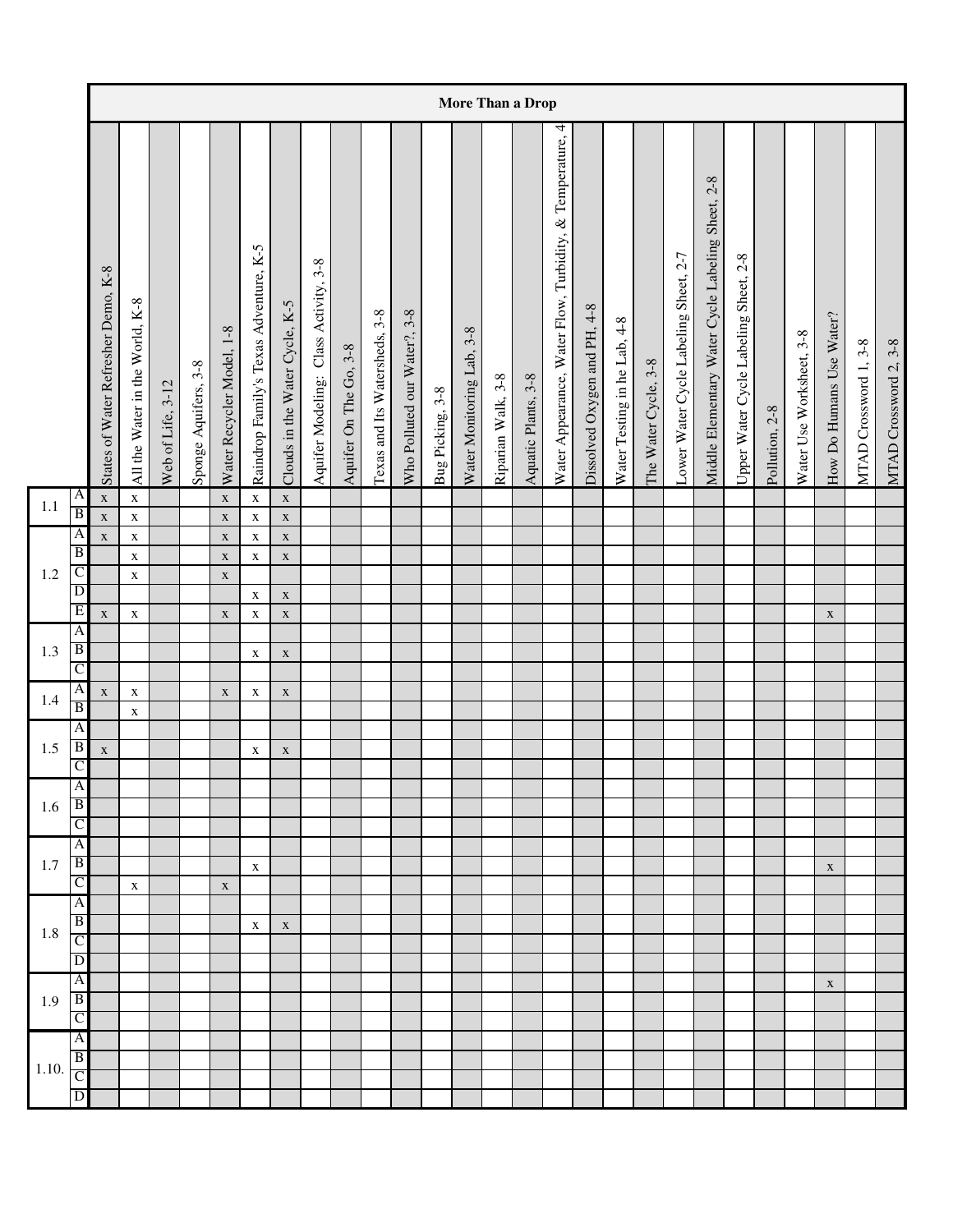|         |                                      |                                     |                                 |                   |                      |                            |                                        |                                |                                       |                        |                               |                              |                  |                                  |                    | More Than a Drop    |                                                           |                              |                              |                      |                                       |                                                          |                                       |                |                          |                          |                       |                       |
|---------|--------------------------------------|-------------------------------------|---------------------------------|-------------------|----------------------|----------------------------|----------------------------------------|--------------------------------|---------------------------------------|------------------------|-------------------------------|------------------------------|------------------|----------------------------------|--------------------|---------------------|-----------------------------------------------------------|------------------------------|------------------------------|----------------------|---------------------------------------|----------------------------------------------------------|---------------------------------------|----------------|--------------------------|--------------------------|-----------------------|-----------------------|
|         |                                      | States of Water Refresher Demo, K-8 | All the Water in the World, K-8 | Web of Life, 3-12 | Sponge Aquifers, 3-8 | Water Recycler Model, 1-8  | Raindrop Family's Texas Adventure, K-5 | Clouds in the Water Cycle, K-5 | Aquifer Modeling: Class Activity, 3-8 | Aquifer On The Go, 3-8 | Texas and Its Watersheds, 3-8 | Who Polluted our Water?, 3-8 | Bug Picking, 3-8 | $3 - 8$<br>Water Monitoring Lab, | Riparian Walk, 3-8 | Aquatic Plants, 3-8 | Water Appearance, Water Flow, Turbidity, & Temperature, 4 | Dissolved Oxygen and PH, 4-8 | Water Testing in he Lab, 4-8 | The Water Cycle, 3-8 | Lower Water Cycle Labeling Sheet, 2-7 | $2 - 8$<br>Middle Elementary Water Cycle Labeling Sheet, | Upper Water Cycle Labeling Sheet, 2-8 | Pollution, 2-8 | Water Use Worksheet, 3-8 | How Do Humans Use Water? | MTAD Crossword 1, 3-8 | MTAD Crossword 2, 3-8 |
| 2.1     | A                                    | $\mathbf X$                         | $\mathbf X$                     |                   |                      | $\mathbf X$                | $\mathbf X$                            | $\mathbf X$                    |                                       |                        |                               |                              |                  |                                  |                    |                     |                                                           |                              |                              |                      |                                       |                                                          |                                       |                |                          |                          |                       |                       |
|         | $\overline{B}$                       | $\mathbf X$                         | $\mathbf X$                     |                   |                      | $\mathbf X$                | $\mathbf X$                            | $\mathbf X$                    |                                       |                        |                               |                              |                  |                                  |                    |                     |                                                           |                              |                              |                      |                                       |                                                          |                                       | $\mathbf X$    |                          |                          |                       |                       |
|         | $\mathsf{A}$<br>$\overline{B}$       | $\mathbf X$                         | $\mathbf X$<br>$\mathbf X$      |                   |                      | $\mathbf X$<br>$\mathbf X$ | $\mathbf X$<br>$\mathbf X$             | $\mathbf X$<br>$\mathbf X$     |                                       |                        |                               |                              |                  |                                  |                    |                     |                                                           |                              |                              |                      |                                       |                                                          |                                       |                |                          |                          |                       |                       |
|         | C                                    |                                     | $\mathbf X$                     |                   |                      | $\mathbf X$                |                                        |                                |                                       |                        |                               |                              |                  |                                  |                    |                     |                                                           |                              |                              |                      |                                       |                                                          |                                       |                |                          |                          |                       |                       |
| 2.2     | $\overline{D}$                       |                                     |                                 |                   |                      |                            | $\mathbf X$                            | $\mathbf X$                    |                                       |                        |                               |                              |                  |                                  |                    |                     |                                                           |                              |                              |                      |                                       |                                                          |                                       |                |                          |                          |                       |                       |
|         | E                                    | $\mathbf X$                         | $\mathbf X$                     |                   |                      | $\mathbf X$                | $\mathbf X$                            | $\mathbf X$                    |                                       |                        |                               |                              |                  |                                  |                    |                     |                                                           |                              |                              |                      | $\mathbf X$                           | $\mathbf X$                                              | X                                     | $\mathbf X$    |                          | $\mathbf X$              |                       |                       |
|         | $\overline{F}$<br>$\overline{A}$     |                                     |                                 |                   |                      |                            |                                        |                                |                                       |                        |                               |                              |                  |                                  |                    |                     |                                                           |                              |                              |                      |                                       |                                                          |                                       |                |                          |                          |                       |                       |
| 2.3     | $\overline{B}$                       |                                     |                                 |                   |                      |                            | $\mathbf X$                            | $\mathbf X$                    |                                       |                        |                               |                              |                  |                                  |                    |                     |                                                           |                              |                              |                      |                                       |                                                          |                                       |                |                          |                          |                       |                       |
|         | $\mathsf{C}$                         |                                     |                                 |                   |                      |                            |                                        |                                |                                       |                        |                               |                              |                  |                                  |                    |                     |                                                           |                              |                              |                      |                                       |                                                          |                                       |                |                          |                          |                       |                       |
| 2.4     | A                                    | $\mathbf X$                         | $\mathbf X$                     |                   |                      | $\mathbf X$                | $\mathbf X$                            | $\mathbf X$                    |                                       |                        |                               |                              |                  |                                  |                    |                     |                                                           |                              |                              |                      |                                       |                                                          |                                       |                |                          |                          |                       |                       |
|         | B                                    |                                     | $\mathbf X$                     |                   |                      |                            |                                        |                                |                                       |                        |                               |                              |                  |                                  |                    |                     |                                                           |                              |                              |                      |                                       |                                                          |                                       |                |                          |                          |                       |                       |
|         | $\overline{A}$                       |                                     |                                 |                   |                      |                            | $\mathbf X$                            | $\mathbf X$                    |                                       |                        |                               |                              |                  |                                  |                    |                     |                                                           |                              |                              |                      |                                       |                                                          |                                       |                |                          |                          |                       |                       |
| $2.5\,$ | $\overline{B}$                       | $\mathbf X$                         |                                 |                   |                      |                            |                                        |                                |                                       |                        |                               |                              |                  |                                  |                    |                     |                                                           |                              |                              |                      |                                       |                                                          |                                       |                |                          |                          |                       |                       |
|         | $\overline{D}$                       | X                                   |                                 |                   |                      |                            |                                        |                                |                                       |                        |                               |                              |                  |                                  |                    |                     |                                                           |                              |                              |                      |                                       |                                                          |                                       |                |                          |                          |                       |                       |
|         | A                                    |                                     |                                 |                   |                      |                            |                                        |                                |                                       |                        |                               |                              |                  |                                  |                    |                     |                                                           |                              |                              |                      |                                       |                                                          |                                       |                |                          |                          |                       |                       |
| 2.6     | $\vert$ B                            |                                     |                                 |                   |                      |                            |                                        |                                |                                       |                        |                               |                              |                  |                                  |                    |                     |                                                           |                              |                              |                      |                                       |                                                          |                                       |                |                          |                          |                       |                       |
|         | $\overline{C}$                       |                                     |                                 |                   |                      |                            |                                        |                                |                                       |                        |                               |                              |                  |                                  |                    |                     |                                                           |                              |                              |                      |                                       |                                                          |                                       |                |                          |                          |                       |                       |
|         | $\overline{A}$                       |                                     |                                 |                   |                      |                            |                                        |                                |                                       |                        |                               |                              |                  |                                  |                    |                     |                                                           |                              |                              |                      |                                       |                                                          |                                       |                |                          |                          |                       |                       |
| 2.7     | $\overline{B}$<br>$\overline{C}$     |                                     |                                 |                   |                      |                            |                                        |                                |                                       |                        |                               |                              |                  |                                  |                    |                     |                                                           |                              |                              |                      |                                       |                                                          |                                       |                |                          |                          |                       |                       |
|         | A                                    |                                     |                                 |                   |                      |                            |                                        |                                |                                       |                        |                               |                              |                  |                                  |                    |                     |                                                           |                              |                              |                      |                                       |                                                          |                                       |                |                          |                          |                       |                       |
| $2.8\,$ | B                                    |                                     |                                 |                   |                      |                            |                                        |                                |                                       |                        |                               |                              |                  |                                  |                    |                     |                                                           |                              |                              |                      |                                       |                                                          |                                       |                |                          |                          |                       |                       |
|         | C                                    |                                     |                                 |                   |                      |                            |                                        |                                |                                       |                        |                               |                              |                  |                                  |                    |                     |                                                           |                              |                              |                      | X                                     | $\mathbf X$                                              | Х                                     |                |                          |                          |                       |                       |
|         | A                                    |                                     |                                 |                   |                      |                            |                                        |                                |                                       |                        |                               |                              |                  |                                  |                    |                     |                                                           |                              |                              |                      |                                       |                                                          |                                       |                |                          | $\mathbf X$              |                       |                       |
| 2.9     | $\overline{B}$                       |                                     |                                 |                   |                      |                            |                                        |                                |                                       |                        |                               |                              |                  |                                  |                    |                     |                                                           |                              |                              |                      |                                       |                                                          |                                       |                |                          |                          |                       |                       |
|         | $\mathsf{C}$                         |                                     |                                 |                   |                      |                            |                                        |                                |                                       |                        |                               |                              |                  |                                  |                    |                     |                                                           |                              |                              |                      |                                       |                                                          |                                       |                |                          |                          |                       |                       |
|         | A                                    |                                     |                                 |                   |                      |                            |                                        |                                |                                       |                        |                               |                              |                  |                                  |                    |                     |                                                           |                              |                              |                      |                                       |                                                          |                                       |                |                          |                          |                       |                       |
| 2.10.   | $\overline{B}$<br>$\overline{\rm c}$ |                                     |                                 |                   |                      |                            |                                        |                                |                                       |                        |                               |                              |                  |                                  |                    |                     |                                                           |                              |                              |                      |                                       |                                                          |                                       |                |                          |                          |                       |                       |
|         |                                      |                                     |                                 |                   |                      |                            |                                        |                                |                                       |                        |                               |                              |                  |                                  |                    |                     |                                                           |                              |                              |                      |                                       |                                                          |                                       |                |                          |                          |                       |                       |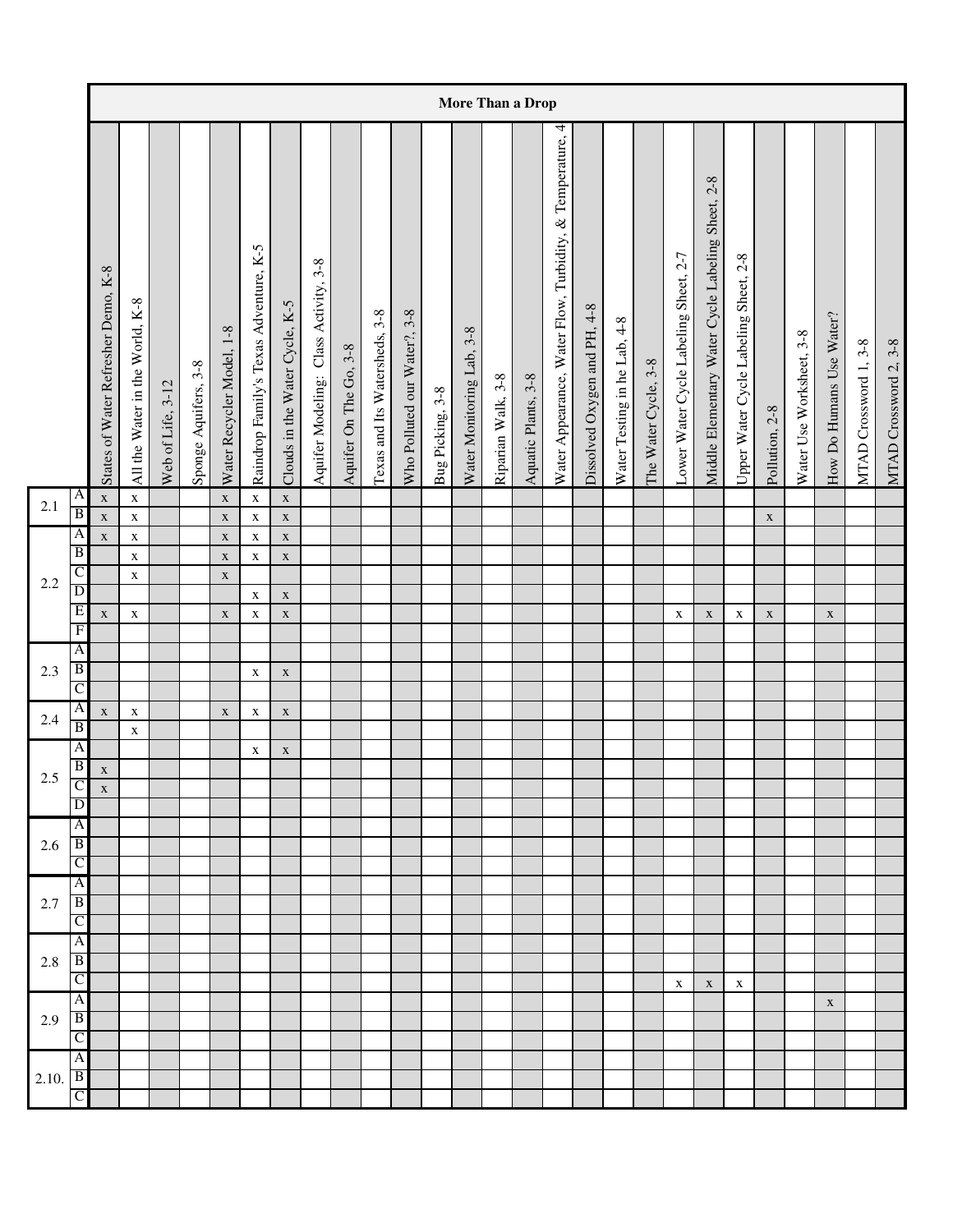|                  |                                  |                                     |                                      |                            |                      |                            |                                        |                                |                                          |                               |                               |                              |                  |                                  |                    | More Than a Drop    |                                                           |                              |                              |                      |                                       |                                                          |                                            |                |                          |                          |                       |                       |
|------------------|----------------------------------|-------------------------------------|--------------------------------------|----------------------------|----------------------|----------------------------|----------------------------------------|--------------------------------|------------------------------------------|-------------------------------|-------------------------------|------------------------------|------------------|----------------------------------|--------------------|---------------------|-----------------------------------------------------------|------------------------------|------------------------------|----------------------|---------------------------------------|----------------------------------------------------------|--------------------------------------------|----------------|--------------------------|--------------------------|-----------------------|-----------------------|
|                  |                                  | States of Water Refresher Demo, K-8 | $K-8$<br>All the Water in the World, | Web of Life, 3-12          | Sponge Aquifers, 3-8 | Water Recycler Model, 1-8  | Raindrop Family's Texas Adventure, K-5 | Clouds in the Water Cycle, K-5 | Class Activity, 3-8<br>Aquifer Modeling: | $3 - 8$<br>Aquifer On The Go, | Texas and Its Watersheds, 3-8 | Who Polluted our Water?, 3-8 | Bug Picking, 3-8 | $3 - 8$<br>Water Monitoring Lab, | Riparian Walk, 3-8 | Aquatic Plants, 3-8 | Water Appearance, Water Flow, Turbidity, & Temperature, 4 | Dissolved Oxygen and PH, 4-8 | Water Testing in he Lab, 4-8 | The Water Cycle, 3-8 | Lower Water Cycle Labeling Sheet, 2-7 | $2 - 8$<br>Middle Elementary Water Cycle Labeling Sheet, | $2-8$<br>Upper Water Cycle Labeling Sheet, | Pollution, 2-8 | Water Use Worksheet, 3-8 | How Do Humans Use Water? | MTAD Crossword 1, 3-8 | MTAD Crossword 2, 3-8 |
| 3.1              | A                                | $\mathbf X$                         | $\mathbf X$                          | $\mathbf X$                | $\mathbf X$          | $\mathbf X$                | $\mathbf X$                            | $\mathbf X$                    | $\mathbf X$                              | $\mathbf X$                   | $\mathbf X$                   | $\mathbf X$                  | $\mathbf X$      | $\mathbf X$                      | $\mathbf X$        | $\mathbf X$         |                                                           |                              |                              |                      |                                       |                                                          |                                            |                |                          |                          |                       |                       |
|                  | $\overline{B}$                   | $\mathbf X$                         | $\mathbf X$                          |                            | $\mathbf X$          | $\mathbf X$                | $\mathbf X$                            | $\mathbf X$                    | $\mathbf X$                              | $\mathbf X$                   |                               | $\mathbf X$                  |                  | $\mathbf X$                      | $\mathbf X$        | $\mathbf X$         |                                                           |                              |                              |                      |                                       |                                                          |                                            | $\mathbf X$    | $\mathbf X$              |                          | $\mathbf X$           | $\mathbf X$           |
|                  | $\mathsf{A}$                     | $\mathbf X$                         | $\mathbf X$                          | $\mathbf X$                | $\mathbf X$          | $\mathbf X$                | $\mathbf X$                            | $\mathbf X$                    | $\mathbf X$                              | $\mathbf X$                   | $\mathbf X$                   | $\mathbf X$                  | $\mathbf X$      | $\mathbf X$                      | $\mathbf X$        | $\mathbf X$         |                                                           |                              |                              |                      |                                       |                                                          |                                            |                | $\mathbf X$              |                          |                       |                       |
|                  | B                                |                                     | $\mathbf X$                          |                            | $\mathbf X$          | $\mathbf X$                |                                        |                                | $\mathbf X$                              | $\mathbf X$                   | $\mathbf X$                   |                              | $\mathbf X$      | $\mathbf X$                      | $\mathbf X$        | $\mathbf X$         |                                                           |                              |                              |                      |                                       |                                                          |                                            |                |                          |                          |                       |                       |
| 3.2              | C<br>$\overline{D}$              |                                     |                                      |                            |                      |                            |                                        |                                |                                          |                               |                               |                              |                  |                                  |                    |                     |                                                           |                              |                              |                      |                                       |                                                          |                                            |                |                          |                          |                       |                       |
|                  | E                                | $\mathbf X$                         | $\mathbf X$                          | $\mathbf X$                | $\mathbf X$          | $\mathbf X$                | $\mathbf X$                            | $\mathbf X$                    | $\mathbf X$                              | $\mathbf X$                   | $\mathbf X$                   | $\mathbf X$                  | $\mathbf X$      | $\mathbf X$                      | $\mathbf X$        | $\mathbf X$         |                                                           |                              |                              |                      |                                       |                                                          |                                            |                |                          |                          |                       |                       |
|                  | $\mathbf F$                      |                                     |                                      |                            |                      |                            |                                        |                                | $\mathbf X$                              |                               |                               |                              |                  |                                  |                    |                     |                                                           |                              |                              |                      |                                       |                                                          |                                            |                | $\mathbf X$              |                          |                       |                       |
|                  | A                                | $\mathbf X$                         | $\mathbf X$                          | $\mathbf X$                | $\mathbf X$          | $\mathbf X$                | $\mathbf X$                            | $\mathbf X$                    |                                          | $\mathbf X$                   | $\mathbf X$                   | $\mathbf X$                  | $\mathbf X$      | $\mathbf X$                      | $\mathbf X$        | $\mathbf X$         |                                                           |                              |                              | $\mathbf X$          | $\mathbf X$                           | $\mathbf X$                                              | X                                          | $\mathbf X$    | $\mathbf X$              | $\mathbf X$              | $\mathbf X$           | $\mathbf X$           |
| 3.3              | $\overline{B}$                   | $\mathbf X$                         | $\mathbf X$                          | $\mathbf X$<br>$\mathbf X$ | $\mathbf X$          | $\mathbf X$<br>$\mathbf X$ | $\mathbf X$<br>$\mathbf X$             | $\mathbf X$<br>$\mathbf X$     | $\mathbf X$<br>$\mathbf X$               | $\mathbf X$<br>$\mathbf X$    | $\mathbf X$<br>$\mathbf X$    | $\mathbf X$<br>$\mathbf X$   | $\mathbf X$      | $\mathbf X$                      | X                  | $\mathbf X$         |                                                           |                              |                              | $\mathbf X$          | $\mathbf X$                           | $\mathbf X$                                              | $\mathbf X$                                | $\mathbf X$    | $\mathbf X$              | $\mathbf X$              | $\mathbf X$           | $\mathbf X$           |
|                  | C                                |                                     |                                      |                            |                      |                            |                                        |                                |                                          |                               | $\mathbf X$                   |                              |                  |                                  |                    |                     |                                                           |                              |                              |                      |                                       |                                                          |                                            |                |                          |                          |                       |                       |
| $\overline{3.4}$ | $\overline{A}$                   | $\mathbf X$                         | $\mathbf X$                          |                            | $\mathbf X$          | $\mathbf X$                | $\mathbf X$                            | $\mathbf X$                    | $\mathbf X$                              | $\mathbf X$                   | $\mathbf X$                   | $\mathbf X$                  | $\mathbf X$      | $\mathbf X$                      | $\mathbf X$        | $\mathbf X$         |                                                           |                              |                              |                      |                                       |                                                          |                                            |                |                          |                          |                       |                       |
|                  | $\overline{A}$                   |                                     |                                      |                            |                      |                            |                                        |                                |                                          |                               |                               |                              |                  |                                  |                    |                     |                                                           |                              |                              |                      |                                       |                                                          |                                            |                |                          |                          |                       |                       |
|                  | B                                | $\mathbf X$                         |                                      |                            |                      |                            | $\mathbf X$                            | $\mathbf X$                    |                                          |                               |                               |                              |                  |                                  |                    |                     |                                                           |                              |                              |                      |                                       |                                                          |                                            |                |                          |                          | X                     |                       |
| 3.5              | $\mathsf{C}$                     | $\mathbf X$                         |                                      |                            |                      |                            |                                        |                                |                                          |                               |                               |                              |                  |                                  |                    |                     |                                                           |                              |                              |                      |                                       |                                                          |                                            |                |                          |                          |                       |                       |
|                  | $\overline{\mathbb{D}}$          |                                     |                                      |                            |                      |                            |                                        |                                |                                          |                               |                               |                              |                  |                                  |                    |                     |                                                           |                              |                              |                      |                                       |                                                          |                                            |                |                          |                          |                       |                       |
|                  | $\overline{A}$                   |                                     |                                      |                            |                      |                            |                                        |                                |                                          |                               |                               |                              |                  |                                  |                    |                     |                                                           |                              |                              |                      |                                       |                                                          |                                            |                |                          |                          |                       |                       |
| 3.6              | $\overline{B}$                   |                                     |                                      |                            |                      |                            |                                        |                                |                                          |                               |                               |                              |                  |                                  |                    |                     |                                                           |                              |                              |                      |                                       |                                                          |                                            |                |                          |                          |                       |                       |
|                  | $\overline{C}$                   |                                     |                                      |                            |                      |                            |                                        |                                |                                          |                               |                               |                              |                  |                                  |                    |                     |                                                           |                              |                              |                      |                                       |                                                          |                                            |                |                          |                          |                       |                       |
|                  | $\overline{A}$<br>$\overline{B}$ |                                     |                                      |                            |                      |                            |                                        |                                |                                          |                               |                               |                              |                  |                                  |                    |                     |                                                           |                              |                              |                      |                                       |                                                          |                                            |                |                          |                          |                       |                       |
| 3.7              | $\overline{C}$                   |                                     |                                      |                            |                      |                            |                                        |                                |                                          |                               | X                             |                              |                  |                                  |                    |                     |                                                           |                              |                              |                      |                                       |                                                          |                                            |                |                          |                          |                       |                       |
|                  | $\overline{D}$                   |                                     | $\mathbf X$                          |                            | $\mathbf X$          | $\mathbf X$                |                                        |                                |                                          |                               | $\mathbf X$                   | $\mathbf X$                  |                  |                                  |                    |                     |                                                           |                              |                              |                      |                                       |                                                          |                                            |                |                          |                          |                       |                       |
|                  | $\overline{A}$                   |                                     |                                      |                            |                      |                            |                                        |                                |                                          |                               |                               |                              |                  |                                  |                    |                     |                                                           |                              |                              |                      |                                       |                                                          |                                            |                |                          |                          |                       |                       |
|                  | $\overline{B}$                   |                                     |                                      |                            |                      | $\mathbf X$                | X                                      | $\mathbf X$                    |                                          |                               |                               |                              |                  |                                  |                    |                     |                                                           |                              |                              | $\mathbf X$          | X                                     | $\mathbf X$                                              | X                                          |                |                          |                          |                       |                       |
| 3.8              | C                                |                                     |                                      |                            |                      |                            |                                        |                                |                                          |                               |                               |                              |                  |                                  |                    |                     |                                                           |                              |                              |                      |                                       |                                                          |                                            |                |                          |                          |                       |                       |
|                  | D                                |                                     |                                      |                            |                      |                            |                                        |                                |                                          |                               |                               |                              |                  |                                  |                    |                     |                                                           |                              |                              |                      |                                       |                                                          |                                            |                |                          |                          |                       |                       |
|                  | $\mathsf{A}$                     |                                     |                                      | $\mathbf X$                |                      |                            |                                        |                                |                                          |                               |                               | $\mathbf X$                  | $\mathbf X$      |                                  | $\mathbf X$        |                     |                                                           |                              |                              |                      |                                       |                                                          |                                            |                |                          | $\mathbf X$              |                       |                       |
| 3.9              | $\vert$ B                        |                                     |                                      | $\mathbf X$                |                      |                            |                                        |                                |                                          |                               |                               |                              |                  |                                  |                    |                     |                                                           |                              |                              |                      |                                       |                                                          |                                            |                |                          |                          |                       |                       |
|                  | $\mathsf{C}$                     |                                     |                                      | $\mathbf X$                |                      |                            |                                        |                                | $\mathbf X$                              |                               |                               |                              |                  |                                  | $\mathbf X$        |                     |                                                           |                              |                              |                      |                                       |                                                          |                                            |                |                          |                          |                       |                       |
| 3.10.            | A                                |                                     |                                      |                            |                      |                            |                                        |                                |                                          |                               |                               |                              | $\mathbf X$      |                                  |                    |                     |                                                           |                              |                              |                      |                                       |                                                          |                                            |                |                          |                          |                       |                       |
|                  | $\overline{B}$                   |                                     |                                      |                            |                      |                            |                                        |                                |                                          |                               |                               |                              |                  |                                  |                    |                     |                                                           |                              |                              |                      |                                       |                                                          |                                            |                |                          |                          |                       |                       |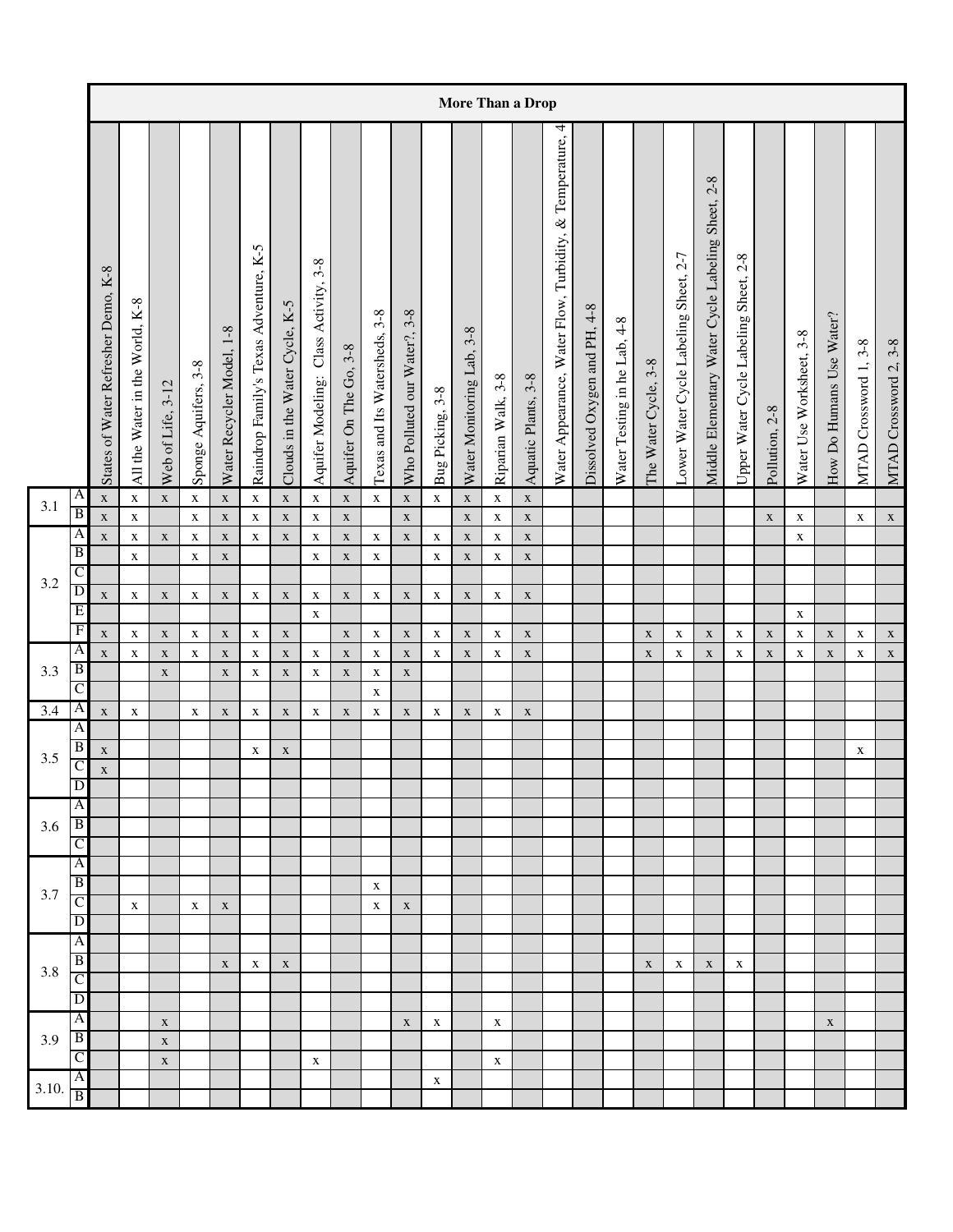|       |                     |                                     |                                      |                   |                      |                           |                                        |                                |                                          |                               |                               |                              |                  |                                  |                    | More Than a Drop           |                                                                 |                                   |                              |                      |                                       |                                                          |                                       |                |                          |                          |                       |                       |
|-------|---------------------|-------------------------------------|--------------------------------------|-------------------|----------------------|---------------------------|----------------------------------------|--------------------------------|------------------------------------------|-------------------------------|-------------------------------|------------------------------|------------------|----------------------------------|--------------------|----------------------------|-----------------------------------------------------------------|-----------------------------------|------------------------------|----------------------|---------------------------------------|----------------------------------------------------------|---------------------------------------|----------------|--------------------------|--------------------------|-----------------------|-----------------------|
|       |                     | States of Water Refresher Demo, K-8 | $K-8$<br>All the Water in the World, | Web of Life, 3-12 | Sponge Aquifers, 3-8 | Water Recycler Model, 1-8 | Raindrop Family's Texas Adventure, K-5 | Clouds in the Water Cycle, K-5 | Class Activity, 3-8<br>Aquifer Modeling: | $3 - 8$<br>Aquifer On The Go, | Texas and Its Watersheds, 3-8 | Who Polluted our Water?, 3-8 | Bug Picking, 3-8 | $3 - 8$<br>Water Monitoring Lab, | Riparian Walk, 3-8 | Aquatic Plants, 3-8        | 4<br>Temperature,<br>Water Appearance, Water Flow, Turbidity, & | $4-8$<br>Dissolved Oxygen and PH, | Water Testing in he Lab, 4-8 | The Water Cycle, 3-8 | Lower Water Cycle Labeling Sheet, 2-7 | $2 - 8$<br>Middle Elementary Water Cycle Labeling Sheet, | Upper Water Cycle Labeling Sheet, 2-8 | Pollution, 2-8 | Water Use Worksheet, 3-8 | How Do Humans Use Water? | MTAD Crossword 1, 3-8 | MTAD Crossword 2, 3-8 |
| 4.1   | A                   | $\mathbf X$                         | $\mathbf X$                          | $\mathbf X$       | $\mathbf X$          | $\mathbf X$               | $\mathbf X$                            | $\mathbf X$                    | $\mathbf X$                              | $\mathbf X$                   | $\mathbf X$                   | $\mathbf X$                  | $\mathbf X$      | $\mathbf X$                      | $\mathbf X$        | $\mathbf X$                | $\mathbf X$                                                     | $\mathbf X$                       | $\mathbf X$                  |                      |                                       |                                                          |                                       |                |                          |                          |                       |                       |
|       | $\overline{B}$      | $\mathbf X$                         | $\mathbf X$                          |                   | $\mathbf X$          | $\mathbf X$               | $\mathbf X$                            | $\mathbf X$                    | $\mathbf X$                              | $\mathbf X$                   |                               | $\mathbf X$                  |                  | $\mathbf X$                      | $\mathbf X$        | $\mathbf X$                | $\mathbf X$                                                     | $\mathbf X$                       | $\mathbf X$                  |                      |                                       |                                                          |                                       | $\mathbf X$    | $\mathbf X$              |                          | $\mathbf X$           | $\mathbf X$           |
|       | A<br>B              | $\mathbf X$                         | $\mathbf X$                          | $\mathbf X$       | $\mathbf X$          | $\mathbf X$               | $\mathbf X$                            | $\mathbf X$                    | $\mathbf X$                              | $\mathbf X$                   | $\mathbf X$                   | $\mathbf X$                  | $\mathbf X$      | $\mathbf X$                      | $\mathbf X$        | $\mathbf X$                | $\mathbf X$                                                     | $\mathbf X$                       | $\mathbf X$                  |                      |                                       |                                                          |                                       |                | $\mathbf X$              |                          |                       |                       |
|       | C                   |                                     | $\mathbf X$                          |                   | $\mathbf X$          | $\mathbf X$               |                                        |                                | $\mathbf X$                              | $\mathbf X$                   | $\mathbf X$                   |                              | $\mathbf X$      | $\mathbf X$                      | $\mathbf X$        |                            |                                                                 |                                   | $\mathbf X$                  |                      |                                       |                                                          |                                       |                |                          |                          |                       |                       |
| 4.2   | D                   | $\mathbf X$                         | $\mathbf X$                          | $\mathbf X$       | $\mathbf X$          | $\mathbf X$               | $\mathbf X$                            | $\mathbf X$                    | $\mathbf X$                              | $\mathbf X$                   | $\mathbf X$                   | $\mathbf X$<br>$\mathbf X$   | $\mathbf X$      | $\mathbf X$                      | X                  | $\mathbf X$<br>$\mathbf X$ | $\mathbf X$<br>$\mathbf X$                                      | $\mathbf X$<br>$\mathbf X$        | X<br>$\mathbf X$             |                      |                                       |                                                          |                                       |                |                          |                          |                       |                       |
|       | E                   |                                     |                                      |                   |                      |                           |                                        |                                |                                          |                               |                               |                              |                  |                                  |                    |                            |                                                                 |                                   |                              |                      |                                       |                                                          |                                       |                | $\mathbf X$              |                          |                       |                       |
|       | $\overline{F}$      | $\mathbf X$                         | $\mathbf X$                          | $\mathbf X$       | $\mathbf X$          | $\mathbf X$               | $\mathbf X$                            | $\mathbf X$                    | $\mathbf X$                              | $\mathbf X$                   | $\mathbf X$                   | $\mathbf X$                  | $\mathbf X$      | $\mathbf X$                      | $\mathbf X$        | $\mathbf X$                | $\mathbf X$                                                     | $\mathbf X$                       | $\mathbf X$                  | $\mathbf X$          | $\mathbf X$                           | $\mathbf X$                                              | $\mathbf X$                           | $\mathbf X$    | $\mathbf X$              | $\mathbf X$              | $\mathbf X$           | $\mathbf X$           |
|       | A                   | $\mathbf X$                         | $\mathbf X$                          | $\mathbf X$       | $\mathbf X$          | $\mathbf X$               | $\mathbf X$                            | $\mathbf X$                    | $\mathbf X$                              | $\mathbf X$                   | $\mathbf X$                   | $\mathbf X$                  | $\mathbf X$      | $\mathbf X$                      | $\mathbf X$        | $\mathbf X$                | $\mathbf X$                                                     | $\mathbf X$                       | $\mathbf X$                  | $\mathbf X$          | $\mathbf X$                           | $\mathbf X$                                              | $\mathbf X$                           | $\mathbf X$    | $\mathbf X$              | $\mathbf X$              | $\mathbf X$           | $\mathbf X$           |
| 4.3   | B                   |                                     |                                      | $\mathbf X$       |                      | $\mathbf X$               | $\mathbf X$                            | $\mathbf X$                    | $\mathbf X$                              | $\mathbf X$                   | $\mathbf X$                   | $\mathbf X$                  |                  |                                  |                    |                            |                                                                 |                                   |                              |                      |                                       |                                                          |                                       |                |                          |                          |                       |                       |
|       | C                   |                                     |                                      |                   |                      |                           |                                        |                                |                                          |                               | $\mathbf X$                   |                              |                  |                                  |                    |                            |                                                                 |                                   |                              |                      |                                       |                                                          |                                       |                |                          |                          |                       |                       |
| 4.4   | $\overline{A}$      | $\mathbf X$                         | $\mathbf X$                          |                   | $\mathbf X$          | $\mathbf X$               | $\mathbf X$                            | $\mathbf X$                    | $\mathbf X$                              | $\mathbf X$                   | $\mathbf X$                   | $\mathbf X$                  | $\mathbf X$      | $\mathbf X$                      | $\mathbf X$        | $\mathbf X$                | $\mathbf X$                                                     | $\mathbf X$                       | $\mathbf X$                  |                      |                                       |                                                          |                                       |                |                          |                          | $\mathbf X$           |                       |
| 4.5   | A<br>$\overline{B}$ | $\mathbf X$                         |                                      |                   |                      |                           |                                        |                                |                                          |                               |                               |                              |                  |                                  |                    |                            |                                                                 |                                   |                              |                      |                                       |                                                          |                                       |                |                          |                          |                       |                       |
|       | $\overline{A}$      | $\mathbf X$                         |                                      |                   |                      |                           |                                        |                                |                                          |                               |                               |                              |                  |                                  |                    |                            |                                                                 |                                   |                              |                      |                                       |                                                          |                                       |                |                          |                          |                       |                       |
|       | $\overline{B}$      |                                     |                                      |                   |                      |                           |                                        |                                |                                          |                               |                               |                              |                  |                                  |                    |                            |                                                                 |                                   |                              |                      |                                       |                                                          |                                       |                |                          |                          |                       |                       |
| 4.6   | C                   |                                     |                                      |                   |                      |                           |                                        |                                |                                          |                               |                               |                              |                  |                                  |                    |                            |                                                                 |                                   |                              |                      |                                       |                                                          |                                       |                |                          |                          |                       |                       |
|       | D                   |                                     |                                      |                   |                      |                           |                                        |                                |                                          |                               |                               |                              |                  |                                  |                    |                            |                                                                 |                                   |                              |                      |                                       |                                                          |                                       |                |                          |                          |                       |                       |
|       | A                   |                                     |                                      |                   |                      |                           |                                        |                                |                                          |                               |                               |                              |                  |                                  |                    | $\mathbf X$                |                                                                 |                                   |                              |                      |                                       |                                                          |                                       |                |                          |                          |                       | $\mathbf X$           |
| 4.7   | $\mathbf{B}$        |                                     |                                      |                   |                      |                           |                                        |                                |                                          |                               | $\mathbf X$                   |                              |                  |                                  | $\mathbf X$        |                            |                                                                 |                                   |                              |                      |                                       |                                                          |                                       |                |                          |                          |                       |                       |
|       | $\mathsf{C}$        |                                     |                                      |                   | $\mathbf X$          | $\mathbf X$               |                                        |                                | $\mathbf X$                              | $\mathbf X$                   | $\mathbf X$                   | $\mathbf X$                  |                  |                                  | $\mathbf X$        |                            |                                                                 |                                   |                              |                      |                                       |                                                          |                                       |                |                          |                          |                       | $\mathbf X$           |
|       | $\overline{A}$      |                                     |                                      |                   |                      |                           |                                        |                                |                                          |                               |                               |                              |                  |                                  |                    |                            |                                                                 |                                   |                              |                      |                                       |                                                          |                                       |                |                          |                          |                       |                       |
| 4.8   | $\overline{B}$      |                                     |                                      |                   |                      | $\mathbf X$               | X                                      | $\mathbf X$                    |                                          |                               |                               |                              |                  |                                  |                    |                            |                                                                 |                                   |                              | $\mathbf X$          | $\mathbf X$                           | $\mathbf X$                                              | $\mathbf X$                           |                |                          |                          |                       |                       |
|       | $\mathsf{C}$        |                                     |                                      |                   |                      |                           |                                        |                                |                                          |                               |                               |                              |                  |                                  |                    |                            |                                                                 |                                   |                              |                      |                                       |                                                          |                                       |                |                          |                          |                       |                       |
| 4.9   | A                   |                                     |                                      | $\mathbf X$       |                      |                           |                                        |                                |                                          |                               |                               |                              |                  |                                  |                    |                            |                                                                 |                                   |                              |                      |                                       |                                                          |                                       |                |                          | $\mathbf X$              |                       |                       |
|       | $\overline{B}$      |                                     |                                      | $\mathbf X$       |                      |                           |                                        |                                |                                          |                               |                               |                              |                  |                                  |                    |                            |                                                                 |                                   |                              |                      |                                       |                                                          |                                       |                |                          |                          |                       |                       |
|       | $\mathsf{A}$        |                                     |                                      |                   |                      |                           |                                        |                                |                                          |                               |                               |                              | $\mathbf X$      |                                  |                    |                            |                                                                 |                                   |                              |                      |                                       |                                                          |                                       |                |                          |                          |                       |                       |
| 4.10. | B                   |                                     |                                      |                   |                      |                           |                                        |                                |                                          |                               |                               |                              |                  |                                  |                    |                            |                                                                 |                                   |                              |                      |                                       |                                                          |                                       |                |                          |                          |                       |                       |
|       | $\mathcal C$        |                                     |                                      |                   |                      |                           |                                        |                                |                                          |                               |                               |                              |                  |                                  |                    |                            |                                                                 |                                   |                              |                      |                                       |                                                          |                                       |                |                          |                          |                       |                       |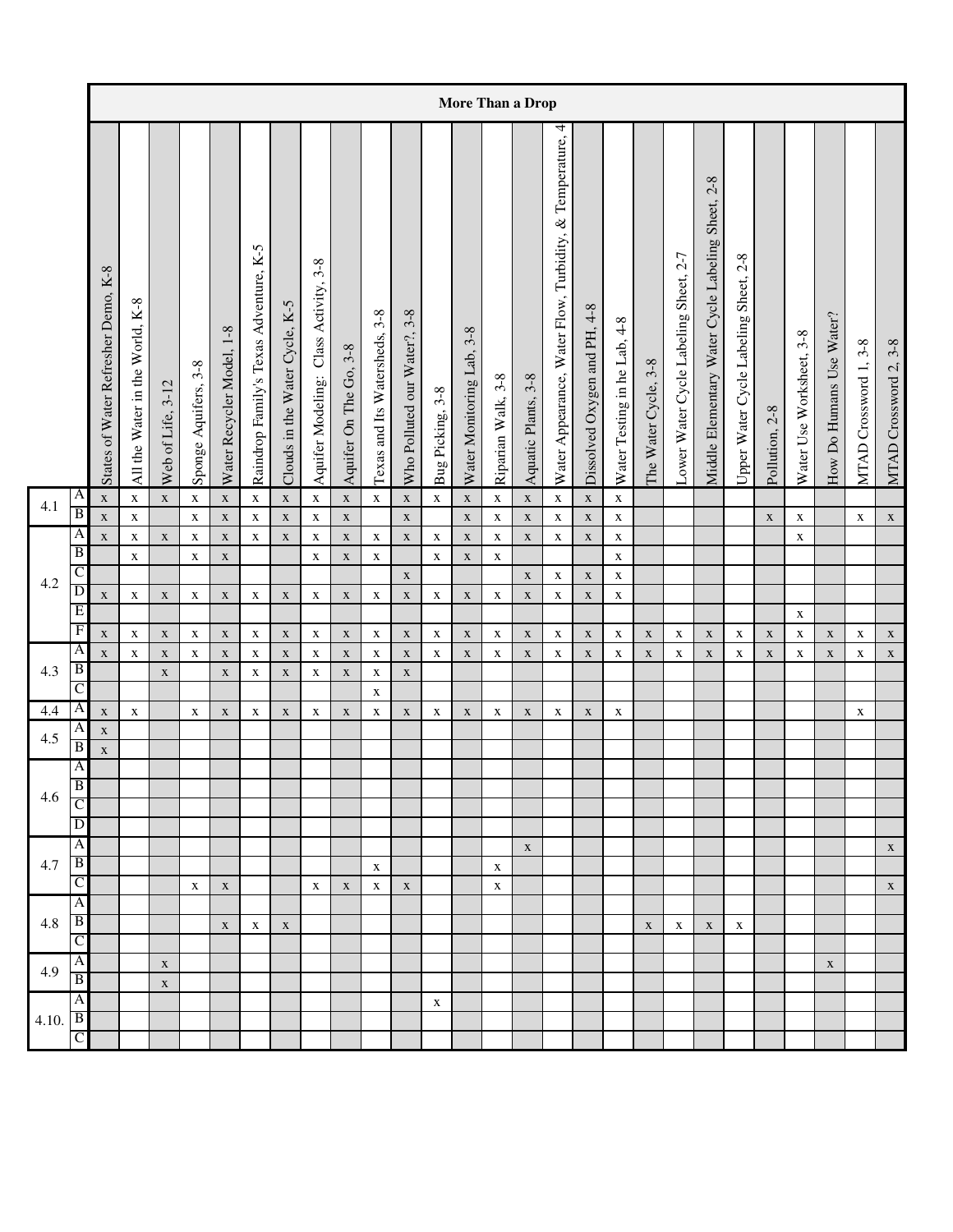|                  |                                  |                                     |                                      |                   |                      |                            |                                             |                                |                                          |                               |                               |                                     |                  |                                  |                           | More Than a Drop           |                                                              |                              |                              |                      |                                       |                                                          |                                            |                |                          |                          |                       |                       |
|------------------|----------------------------------|-------------------------------------|--------------------------------------|-------------------|----------------------|----------------------------|---------------------------------------------|--------------------------------|------------------------------------------|-------------------------------|-------------------------------|-------------------------------------|------------------|----------------------------------|---------------------------|----------------------------|--------------------------------------------------------------|------------------------------|------------------------------|----------------------|---------------------------------------|----------------------------------------------------------|--------------------------------------------|----------------|--------------------------|--------------------------|-----------------------|-----------------------|
|                  |                                  | States of Water Refresher Demo, K-8 | $K-8$<br>All the Water in the World, | Web of Life, 3-12 | Sponge Aquifers, 3-8 | Water Recycler Model, 1-8  | $K-5$<br>Raindrop Family's Texas Adventure, | Clouds in the Water Cycle, K-5 | Class Activity, 3-8<br>Aquifer Modeling: | $3 - 8$<br>Aquifer On The Go, | Texas and Its Watersheds, 3-8 | $3 - 8$<br>Who Polluted our Water?, | Bug Picking, 3-8 | $3 - 8$<br>Water Monitoring Lab, | $3 - 8$<br>Riparian Walk, | Aquatic Plants, 3-8        | 4<br>Water Appearance, Water Flow, Turbidity, & Temperature, | Dissolved Oxygen and PH, 4-8 | Water Testing in he Lab, 4-8 | The Water Cycle, 3-8 | Lower Water Cycle Labeling Sheet, 2-7 | $2 - 8$<br>Middle Elementary Water Cycle Labeling Sheet, | $2-8$<br>Upper Water Cycle Labeling Sheet, | Pollution, 2-8 | Water Use Worksheet, 3-8 | How Do Humans Use Water? | MTAD Crossword 1, 3-8 | MTAD Crossword 2, 3-8 |
| 5.1              | A                                | $\mathbf X$                         | $\mathbf X$                          | $\mathbf X$       | $\mathbf X$          | $\mathbf X$                | $\mathbf X$                                 | $\mathbf X$                    | $\mathbf X$                              | $\mathbf X$                   | $\mathbf X$                   | $\mathbf X$                         | $\mathbf X$      | $\mathbf X$                      | $\mathbf X$               | $\mathbf X$                | $\mathbf X$                                                  | $\mathbf X$                  | $\mathbf X$                  |                      |                                       |                                                          |                                            |                |                          |                          |                       |                       |
|                  | $\overline{B}$                   | $\mathbf X$                         | $\mathbf X$                          |                   | $\mathbf X$          | $\mathbf X$                | $\mathbf X$                                 | $\mathbf X$                    | $\mathbf X$                              | $\mathbf X$                   |                               | $\mathbf X$                         |                  | $\mathbf X$                      | $\mathbf X$               | $\mathbf X$                | $\mathbf X$                                                  | $\mathbf X$                  | $\mathbf X$                  |                      |                                       |                                                          |                                            | $\mathbf X$    | $\mathbf X$              |                          | $\mathbf X$           | $\mathbf X$           |
|                  | A                                |                                     |                                      |                   |                      | $\mathbf X$                |                                             |                                |                                          |                               |                               |                                     |                  |                                  |                           |                            |                                                              |                              |                              |                      |                                       |                                                          |                                            |                |                          |                          |                       |                       |
|                  | $\overline{B}$<br>$\overline{C}$ | $\mathbf X$                         | $\mathbf X$                          | $\mathbf X$       | $\mathbf X$          | $\mathbf X$                | $\mathbf X$                                 | $\mathbf X$                    | $\mathbf X$                              | $\mathbf X$                   | $\mathbf X$                   | $\mathbf X$                         | $\mathbf X$      | $\mathbf X$                      | $\mathbf X$               | $\mathbf X$                | $\mathbf X$                                                  | $\mathbf X$                  | $\mathbf X$                  |                      |                                       |                                                          |                                            |                | $\mathbf X$              |                          |                       |                       |
| 5.2              | D                                | $\mathbf X$                         | $\mathbf X$<br>$\mathbf X$           | $\mathbf X$       | $\mathbf X$          | $\mathbf X$<br>$\mathbf X$ |                                             | $\mathbf X$                    | $\mathbf X$<br>$\mathbf X$               | $\mathbf X$<br>$\mathbf X$    | $\mathbf X$<br>X              | $\mathbf X$                         | $\mathbf X$      | $\mathbf X$<br>$\mathbf X$       |                           | $\mathbf X$<br>$\mathbf X$ | $\mathbf X$                                                  | $\mathbf X$<br>$\mathbf X$   | $\mathbf X$                  |                      |                                       |                                                          |                                            |                |                          |                          |                       |                       |
|                  | E                                |                                     |                                      |                   | $\mathbf X$          |                            | X                                           |                                |                                          |                               |                               | X                                   |                  |                                  | X                         |                            | X                                                            |                              | X                            |                      |                                       |                                                          |                                            |                | $\mathbf X$              |                          |                       |                       |
|                  | $\overline{F}$                   | $\mathbf X$                         | $\mathbf X$                          | $\mathbf X$       | X                    | $\mathbf X$                | $\mathbf X$                                 | $\mathbf X$                    | $\mathbf X$                              | $\mathbf X$                   | $\mathbf X$                   | $\mathbf X$                         | $\mathbf X$      | $\mathbf X$                      | $\mathbf X$               | $\mathbf X$                | $\mathbf X$                                                  | $\mathbf X$                  | X                            | $\mathbf X$          | $\mathbf X$                           | $\mathbf X$                                              | X                                          | $\mathbf X$    | $\mathbf X$              | $\mathbf X$              | $\mathbf X$           | $\mathbf X$           |
|                  | G                                |                                     |                                      |                   |                      |                            |                                             |                                |                                          |                               |                               |                                     |                  |                                  |                           |                            |                                                              |                              |                              |                      |                                       |                                                          |                                            |                |                          |                          |                       |                       |
|                  | $\overline{A}$                   | $\mathbf X$                         | $\mathbf X$                          | $\mathbf X$       | $\mathbf X$          | $\mathbf X$                | $\mathbf X$                                 | $\mathbf X$                    | $\mathbf X$                              | $\mathbf X$                   | $\mathbf X$                   | $\mathbf X$                         | $\mathbf X$      | $\mathbf X$                      | $\mathbf X$               | $\mathbf X$                |                                                              | $\mathbf X$                  | $\mathbf X$                  | $\mathbf X$          | $\mathbf X$                           | $\mathbf X$                                              | $\mathbf X$                                | $\mathbf X$    | $\mathbf X$              | $\mathbf X$              | $\mathbf X$           | $\mathbf X$           |
| 5.3              | $\overline{B}$                   |                                     |                                      | $\mathbf X$       |                      | $\mathbf X$                | $\mathbf X$                                 | $\mathbf X$                    | $\mathbf X$                              | $\mathbf X$                   | $\mathbf X$                   | $\mathbf X$                         |                  |                                  |                           |                            |                                                              |                              |                              |                      |                                       |                                                          |                                            |                |                          |                          |                       |                       |
|                  | C                                |                                     |                                      |                   |                      |                            |                                             |                                |                                          |                               | $\mathbf X$                   |                                     |                  |                                  |                           |                            |                                                              |                              |                              |                      |                                       |                                                          |                                            |                |                          |                          |                       |                       |
| $\overline{5.4}$ | A                                | $\mathbf X$                         | $\mathbf X$                          |                   | $\mathbf X$          | $\mathbf X$                | $\mathbf X$                                 | $\mathbf X$                    | $\mathbf X$                              | $\mathbf X$                   | $\mathbf X$                   | $\mathbf X$                         | $\mathbf X$      | $\mathbf X$                      | $\mathbf X$               | $\mathbf X$                | $\mathbf X$                                                  | $\mathbf X$                  | X                            |                      |                                       |                                                          |                                            |                |                          |                          |                       |                       |
| 5.5              | A<br>$\vert$ B                   | $\mathbf X$                         |                                      |                   |                      |                            |                                             |                                |                                          |                               |                               |                                     |                  |                                  |                           |                            |                                                              |                              |                              |                      |                                       |                                                          |                                            |                |                          |                          | X                     |                       |
|                  | Ċ                                | $\mathbf X$                         |                                      |                   |                      |                            |                                             |                                |                                          |                               |                               |                                     |                  |                                  |                           |                            |                                                              |                              |                              |                      |                                       |                                                          |                                            |                |                          |                          |                       |                       |
|                  | $\overline{A}$                   |                                     |                                      |                   |                      |                            |                                             |                                |                                          |                               |                               |                                     |                  |                                  |                           |                            |                                                              |                              |                              |                      |                                       |                                                          |                                            |                |                          |                          |                       |                       |
|                  | B                                |                                     |                                      |                   |                      |                            |                                             |                                |                                          |                               |                               |                                     |                  |                                  |                           |                            |                                                              |                              |                              |                      |                                       |                                                          |                                            |                |                          |                          |                       |                       |
| 5.6              | $\overline{C}$                   |                                     |                                      |                   |                      |                            |                                             |                                |                                          |                               |                               |                                     |                  |                                  |                           |                            |                                                              |                              |                              |                      |                                       |                                                          |                                            |                |                          |                          |                       |                       |
|                  | $\mathbf D$                      |                                     |                                      |                   |                      |                            |                                             |                                |                                          |                               |                               |                                     |                  |                                  |                           |                            |                                                              |                              |                              |                      |                                       |                                                          |                                            |                |                          |                          |                       |                       |
| 5.7              | $\overline{A}$                   |                                     |                                      |                   |                      |                            |                                             |                                |                                          |                               |                               |                                     |                  |                                  |                           |                            |                                                              |                              |                              |                      |                                       |                                                          |                                            |                |                          |                          |                       |                       |
|                  | B                                |                                     |                                      |                   |                      |                            |                                             |                                |                                          |                               | $\mathbf X$                   |                                     |                  |                                  |                           |                            |                                                              |                              |                              |                      |                                       |                                                          |                                            |                |                          |                          |                       |                       |
|                  | $\overline{A}$<br>$\overline{B}$ |                                     |                                      |                   |                      |                            |                                             |                                |                                          |                               |                               |                                     |                  |                                  |                           |                            |                                                              |                              |                              |                      |                                       |                                                          |                                            |                |                          |                          |                       |                       |
| 5.8              | $\mathsf{C}$                     |                                     |                                      |                   |                      | $\mathbf X$                | $\mathbf X$                                 | $\mathbf X$                    |                                          |                               |                               |                                     |                  |                                  |                           |                            |                                                              |                              |                              | $\mathbf X$          | $\mathbf X$                           | $\mathbf X$                                              | X                                          |                |                          |                          |                       |                       |
|                  | $\overline{D}$                   |                                     |                                      |                   |                      |                            |                                             |                                |                                          |                               |                               |                                     |                  |                                  |                           |                            |                                                              |                              |                              |                      |                                       |                                                          |                                            |                |                          |                          |                       |                       |
|                  | A                                |                                     |                                      | $\mathbf X$       |                      |                            |                                             |                                |                                          |                               |                               | $\mathbf X$                         | $\mathbf X$      |                                  | $\mathbf X$               |                            |                                                              |                              |                              |                      |                                       |                                                          |                                            |                |                          | $\mathbf X$              |                       |                       |
|                  | $\vert$ B                        |                                     |                                      | $\mathbf X$       |                      |                            |                                             |                                |                                          |                               |                               |                                     |                  |                                  |                           |                            |                                                              |                              |                              |                      |                                       |                                                          |                                            |                |                          |                          |                       |                       |
| 5.9              | $\overline{C}$                   |                                     |                                      |                   |                      |                            |                                             |                                |                                          |                               |                               | $\mathbf X$                         | $\mathbf X$      |                                  | $\mathbf X$               |                            |                                                              |                              |                              |                      |                                       |                                                          |                                            |                |                          |                          |                       |                       |
|                  | $\overline{D}$                   |                                     |                                      |                   |                      |                            |                                             |                                |                                          |                               |                               |                                     |                  |                                  |                           |                            |                                                              |                              |                              |                      |                                       |                                                          |                                            |                |                          |                          |                       |                       |
| 5.10.            | A                                |                                     |                                      |                   |                      |                            |                                             |                                |                                          |                               |                               |                                     | $\mathbf X$      |                                  |                           |                            |                                                              |                              |                              |                      |                                       |                                                          |                                            |                |                          |                          |                       |                       |
|                  | B                                |                                     |                                      |                   |                      |                            |                                             |                                |                                          |                               |                               |                                     |                  |                                  |                           |                            |                                                              |                              |                              |                      |                                       |                                                          |                                            |                |                          |                          |                       |                       |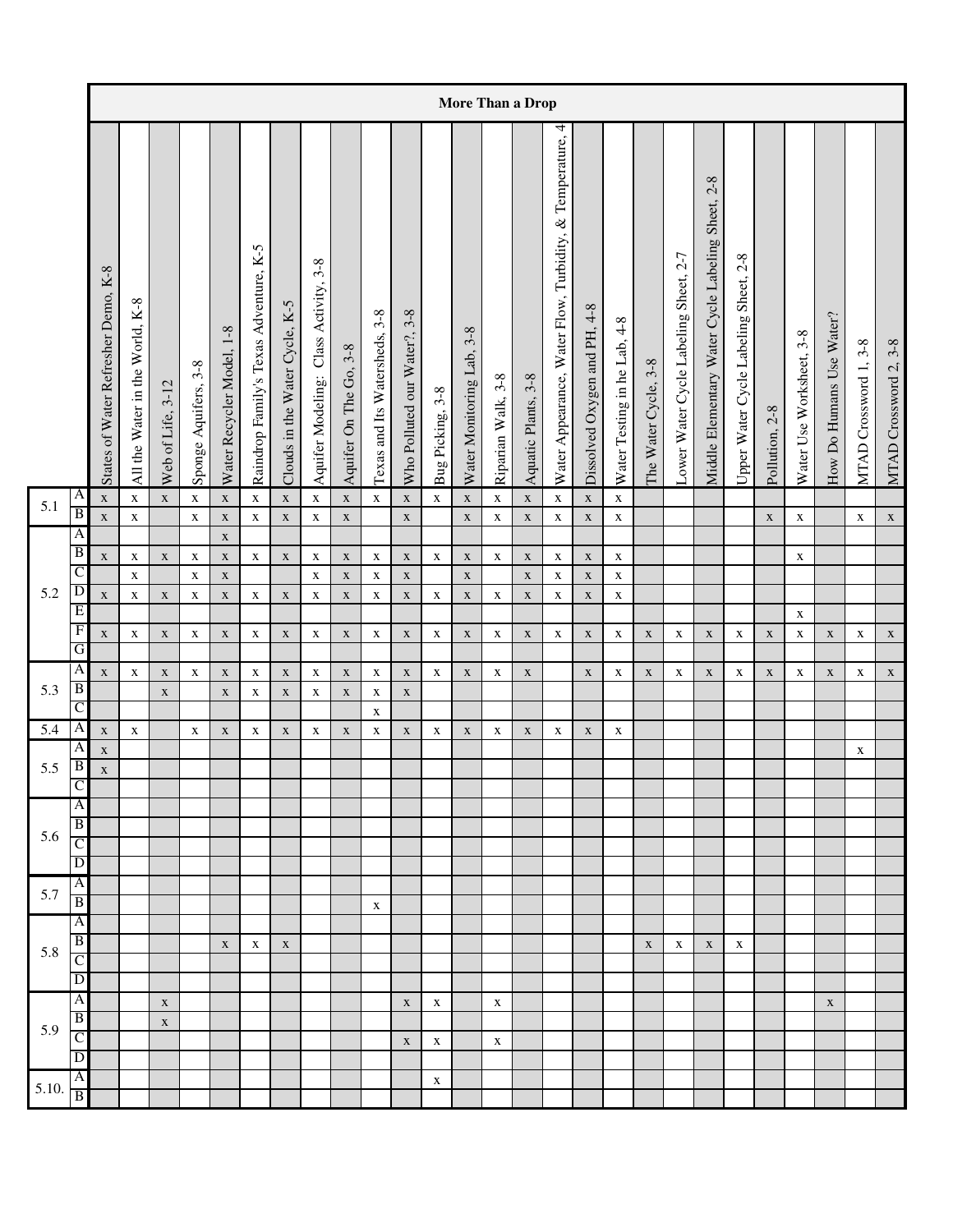|         |                                         |                                     |                                 |                   |                            |                            |                                        |                                |                                       |                            |                               |                              |                  |                            | More Than a Drop           |                            |                                                           |                              |                              |                      |                                       |                                                   |                                       |                |                          |                          |                       |                       |
|---------|-----------------------------------------|-------------------------------------|---------------------------------|-------------------|----------------------------|----------------------------|----------------------------------------|--------------------------------|---------------------------------------|----------------------------|-------------------------------|------------------------------|------------------|----------------------------|----------------------------|----------------------------|-----------------------------------------------------------|------------------------------|------------------------------|----------------------|---------------------------------------|---------------------------------------------------|---------------------------------------|----------------|--------------------------|--------------------------|-----------------------|-----------------------|
|         |                                         | States of Water Refresher Demo, K-8 | All the Water in the World, K-8 | Web of Life, 3-12 | Sponge Aquifers, 3-8       | Water Recycler Model, 1-8  | Raindrop Family's Texas Adventure, K-5 | Clouds in the Water Cycle, K-5 | Aquifer Modeling: Class Activity, 3-8 | Aquifer On The Go, 3-8     | Texas and Its Watersheds, 3-8 | Who Polluted our Water?, 3-8 | Bug Picking, 3-8 | Water Monitoring Lab, 3-8  | Riparian Walk, 3-8         | Aquatic Plants, 3-8        | Water Appearance, Water Flow, Turbidity, & Temperature, 4 | Dissolved Oxygen and PH, 4-8 | Water Testing in he Lab, 4-8 | The Water Cycle, 3-8 | Lower Water Cycle Labeling Sheet, 2-7 | Middle Elementary Water Cycle Labeling Sheet, 2-8 | Upper Water Cycle Labeling Sheet, 2-8 | Pollution, 2-8 | Water Use Worksheet, 3-8 | How Do Humans Use Water? | MTAD Crossword 1, 3-8 | MTAD Crossword 2, 3-8 |
| 6.1     | $\mathbf{A}$<br>$\overline{\mathbf{B}}$ | $\mathbf X$<br>$\mathbf X$          | $\mathbf x$<br>$\mathbf X$      | $\mathbf X$       | $\mathbf X$<br>$\mathbf X$ | $\mathbf X$<br>$\mathbf X$ |                                        |                                | $\mathbf X$<br>$\mathbf X$            | $\mathbf X$<br>$\mathbf X$ | $\mathbf X$                   | $\mathbf X$<br>$\mathbf X$   | $\mathbf x$      | $\mathbf X$<br>$\mathbf x$ | $\mathbf X$<br>$\mathbf X$ | $\mathbf X$<br>$\mathbf X$ | $\mathbf X$<br>$\mathbf X$                                | $\mathbf X$<br>$\mathbf X$   | $\mathbf X$<br>$\mathbf X$   |                      |                                       |                                                   |                                       | $\mathbf X$    | $\mathbf X$              |                          | $\mathbf X$           | $\mathbf X$           |
|         | A<br>B                                  | $\mathbf X$                         | $\mathbf X$                     | $\mathbf X$       | $\mathbf X$                | $\mathbf X$                |                                        |                                | $\mathbf X$                           | $\mathbf X$                | $\mathbf X$                   | $\mathbf X$                  | $\mathbf X$      | $\mathbf X$                | $\mathbf X$                | $\mathbf X$                | $\mathbf X$                                               | $\mathbf X$                  | $\mathbf X$                  |                      |                                       |                                                   |                                       |                | $\mathbf X$              |                          |                       |                       |
| $6.2\,$ | $\overline{C}$                          |                                     | $\mathbf X$                     |                   | $\mathbf X$                | $\mathbf X$                |                                        |                                | $\mathbf X$                           | $\mathbf X$                | $\mathbf X$                   | $\mathbf X$                  | $\mathbf X$      | $\mathbf X$                | $\mathbf X$<br>$\mathbf X$ | $\mathbf X$                | $\mathbf X$                                               | $\mathbf X$                  | $\mathbf X$                  |                      |                                       |                                                   |                                       |                |                          |                          |                       |                       |
|         | $\overline{D}$<br>Ε                     | $\mathbf X$                         | $\mathbf X$                     | $\mathbf X$       | $\mathbf X$                | $\mathbf X$                |                                        |                                | $\mathbf X$                           | $\mathbf X$                | $\mathbf X$                   | $\mathbf X$                  | $\mathbf X$      | $\mathbf X$                | $\mathbf X$                | $\mathbf X$                | $\mathbf X$                                               | $\mathbf X$                  | $\mathbf X$                  | $\mathbf X$          | $\mathbf X$                           | $\mathbf X$                                       | $\mathbf X$                           | $\mathbf X$    | $\mathbf X$              | $\mathbf X$              | $\mathbf X$           | $\mathbf X$           |
|         | A                                       | $\mathbf X$                         | $\mathbf X$                     | $\mathbf X$       | $\mathbf X$                | $\mathbf X$                |                                        |                                | $\mathbf X$                           | $\mathbf X$                | $\mathbf X$                   | $\mathbf X$                  | $\mathbf X$      | $\mathbf X$                | $\mathbf X$                | $\mathbf X$                | $\mathbf X$                                               | $\mathbf X$                  | $\mathbf X$                  | $\mathbf X$          | $\mathbf X$                           | $\mathbf X$                                       | $\mathbf X$                           | $\mathbf X$    | X                        | $\mathbf X$              | $\mathbf X$           | $\mathbf X$           |
| 6.3     | B<br>$\overline{\rm c}$                 |                                     |                                 | $\mathbf X$       |                            | $\mathbf X$                |                                        |                                | $\mathbf X$                           | $\mathbf X$                | $\mathbf X$                   | $\mathbf X$                  |                  |                            |                            |                            |                                                           |                              |                              |                      |                                       |                                                   |                                       |                |                          |                          |                       |                       |
|         | D                                       |                                     |                                 |                   |                            | $\mathbf X$                |                                        |                                |                                       | $\mathbf X$                | $\mathbf X$<br>$\mathbf X$    |                              |                  |                            |                            |                            |                                                           |                              |                              |                      |                                       |                                                   |                                       |                |                          |                          |                       |                       |
| 6.4     | A<br>$\overline{B}$                     | $\mathbf X$                         | $\mathbf X$                     |                   | $\mathbf X$                | $\mathbf X$                |                                        |                                | $\mathbf X$                           | $\mathbf X$                | $\mathbf X$                   | $\mathbf x$                  | $\mathbf X$      | $\mathbf X$                | $\mathbf X$                | $\mathbf X$                | $\mathbf X$                                               | $\mathbf X$                  | $\mathbf X$                  |                      |                                       |                                                   |                                       |                |                          |                          |                       |                       |
|         | A                                       |                                     |                                 |                   |                            |                            |                                        |                                |                                       |                            |                               |                              | $\mathbf X$      | $\mathbf X$                | $\mathbf X$                | $\mathbf X$                | $\mathbf X$                                               | $\mathbf X$                  | $\mathbf X$                  |                      |                                       |                                                   |                                       |                |                          |                          | $\mathbf X$           |                       |
| 6.5     | B<br>C                                  |                                     |                                 |                   |                            |                            |                                        |                                |                                       |                            |                               |                              |                  |                            |                            |                            |                                                           |                              |                              |                      |                                       |                                                   |                                       |                |                          |                          |                       |                       |
|         | A                                       |                                     |                                 |                   |                            |                            |                                        |                                |                                       |                            |                               |                              |                  |                            |                            |                            |                                                           |                              |                              |                      |                                       |                                                   |                                       |                |                          |                          |                       |                       |
| 6.6     | $\, {\bf B}$<br>C                       |                                     |                                 |                   |                            |                            |                                        |                                |                                       |                            |                               |                              |                  |                            |                            |                            |                                                           |                              |                              |                      |                                       |                                                   |                                       |                |                          |                          |                       |                       |
| 6.7     | A                                       |                                     |                                 |                   |                            |                            |                                        |                                |                                       |                            |                               |                              |                  |                            |                            |                            |                                                           |                              |                              |                      |                                       |                                                   |                                       |                |                          |                          |                       |                       |
|         | B                                       |                                     |                                 |                   |                            |                            |                                        |                                |                                       |                            |                               |                              |                  |                            |                            |                            |                                                           |                              |                              |                      |                                       |                                                   |                                       |                |                          |                          |                       |                       |
| 6.8     | C                                       |                                     |                                 |                   |                            |                            |                                        |                                |                                       |                            |                               |                              |                  |                            |                            |                            |                                                           |                              |                              |                      |                                       |                                                   |                                       |                |                          |                          |                       |                       |
|         | D                                       |                                     |                                 |                   |                            |                            |                                        |                                |                                       |                            |                               |                              |                  |                            |                            |                            |                                                           |                              |                              |                      |                                       |                                                   |                                       |                |                          |                          |                       |                       |
|         | Ε<br>A                                  |                                     |                                 |                   |                            |                            |                                        |                                |                                       |                            |                               |                              |                  |                            |                            |                            |                                                           |                              |                              |                      |                                       |                                                   |                                       |                |                          |                          |                       |                       |
| 6.9     | $\overline{B}$                          |                                     |                                 |                   |                            |                            |                                        |                                |                                       |                            |                               |                              |                  |                            |                            |                            |                                                           |                              |                              |                      |                                       |                                                   |                                       |                |                          |                          |                       |                       |
|         | C<br>A                                  |                                     |                                 |                   |                            |                            |                                        |                                |                                       |                            |                               |                              |                  |                            |                            |                            |                                                           |                              |                              |                      |                                       |                                                   |                                       |                |                          |                          |                       |                       |
| 6.10.   | B                                       |                                     |                                 |                   |                            |                            |                                        |                                |                                       |                            |                               |                              |                  |                            |                            |                            |                                                           |                              |                              |                      |                                       |                                                   |                                       |                |                          |                          |                       |                       |
|         | $\overline{\rm c}$                      |                                     |                                 |                   |                            |                            |                                        |                                |                                       |                            |                               |                              |                  |                            |                            |                            |                                                           |                              |                              |                      |                                       |                                                   |                                       |                |                          |                          |                       |                       |
|         | D<br>A                                  |                                     |                                 |                   |                            |                            |                                        |                                |                                       |                            |                               |                              |                  |                            |                            |                            |                                                           |                              |                              |                      |                                       |                                                   |                                       |                |                          |                          |                       |                       |
| 6.11    | $\overline{B}$                          |                                     |                                 |                   |                            |                            |                                        |                                |                                       |                            |                               |                              |                  |                            |                            |                            |                                                           |                              |                              |                      |                                       |                                                   |                                       |                |                          |                          |                       |                       |
|         | $\mathsf{C}$<br>A                       |                                     |                                 |                   |                            |                            |                                        |                                |                                       |                            |                               |                              |                  |                            |                            |                            |                                                           |                              |                              |                      |                                       |                                                   |                                       |                |                          |                          |                       |                       |
|         | B                                       |                                     |                                 |                   |                            |                            |                                        |                                |                                       |                            |                               |                              |                  |                            |                            |                            |                                                           |                              |                              |                      |                                       |                                                   |                                       |                |                          |                          |                       |                       |
| 6.12    | C<br>D                                  |                                     |                                 |                   |                            |                            |                                        |                                |                                       |                            |                               |                              |                  |                            |                            |                            |                                                           |                              |                              |                      |                                       |                                                   |                                       |                |                          |                          |                       |                       |
|         | E                                       |                                     |                                 |                   |                            |                            |                                        |                                |                                       |                            |                               |                              |                  |                            | $\mathbf X$                |                            |                                                           |                              |                              |                      |                                       |                                                   |                                       |                |                          |                          |                       |                       |
|         | F                                       |                                     |                                 |                   |                            |                            |                                        |                                |                                       |                            |                               |                              |                  |                            |                            |                            |                                                           |                              |                              |                      |                                       |                                                   |                                       |                |                          |                          |                       |                       |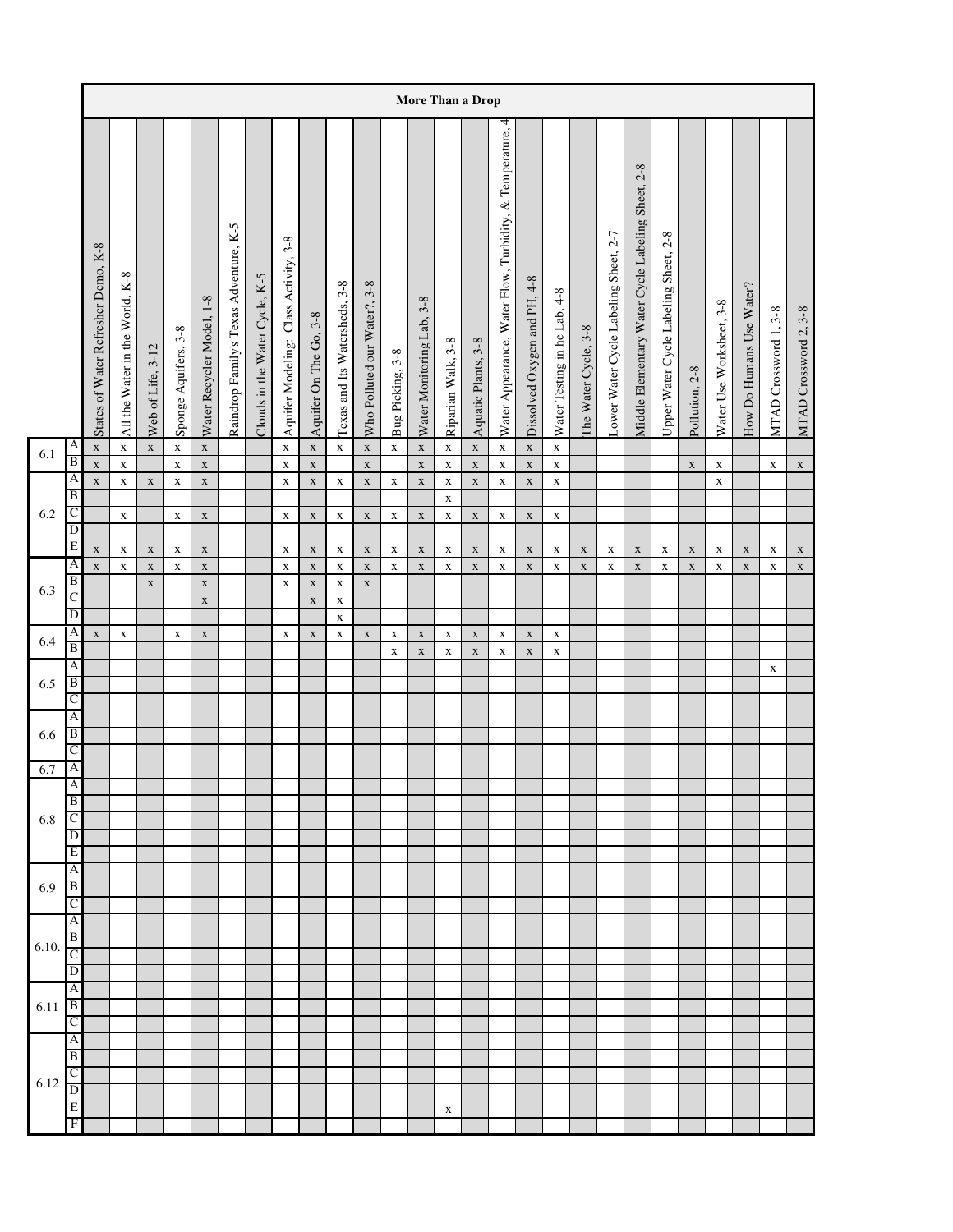|         |                                |                                     |                                 |                            |                            |                            |                                        |                                |                                       |                            |                               |                              |                            |                            |                            | More Than a Drop           |                                                           |                              |                              |                      |                                       |                                                   |                                       |                |                            |                          |                       |                       |
|---------|--------------------------------|-------------------------------------|---------------------------------|----------------------------|----------------------------|----------------------------|----------------------------------------|--------------------------------|---------------------------------------|----------------------------|-------------------------------|------------------------------|----------------------------|----------------------------|----------------------------|----------------------------|-----------------------------------------------------------|------------------------------|------------------------------|----------------------|---------------------------------------|---------------------------------------------------|---------------------------------------|----------------|----------------------------|--------------------------|-----------------------|-----------------------|
|         |                                | States of Water Refresher Demo, K-8 | All the Water in the World, K-8 | Web of Life, 3-12          | Sponge Aquifers, 3-8       | Water Recycler Model, 1-8  | Raindrop Family's Texas Adventure, K-5 | Clouds in the Water Cycle, K-5 | Aquifer Modeling: Class Activity, 3-8 | Aquifer On The Go, 3-8     | Texas and Its Watersheds, 3-8 | Who Polluted our Water?, 3-8 | Bug Picking, 3-8           | Water Monitoring Lab, 3-8  | Riparian Walk, 3-8         | Aquatic Plants, 3-8        | Water Appearance, Water Flow, Turbidity, & Temperature, 4 | Dissolved Oxygen and PH, 4-8 | Water Testing in he Lab, 4-8 | The Water Cycle, 3-8 | Lower Water Cycle Labeling Sheet, 2-7 | Middle Elementary Water Cycle Labeling Sheet, 2-8 | Upper Water Cycle Labeling Sheet, 2-8 | Pollution, 2-8 | Water Use Worksheet, 3-8   | How Do Humans Use Water? | MTAD Crossword 1, 3-8 | MTAD Crossword 2, 3-8 |
| 7.1     | A                              | $\mathbf X$                         | $\mathbf X$                     | $\mathbf X$                | $\mathbf X$                | $\mathbf X$                |                                        |                                | $\mathbf x$                           | $\mathbf X$                | $\mathbf x$                   | $\mathbf x$                  | $\mathbf X$                | $\mathbf x$                | $\mathbf X$                | $\mathbf X$                | $\mathbf x$                                               | $\mathbf X$                  | $\mathbf x$                  |                      |                                       |                                                   |                                       |                |                            |                          |                       |                       |
|         | $\, {\bf B}$<br>A              | $\mathbf X$<br>$\mathbf x$          | $\mathbf X$<br>$\mathbf X$      | $\mathbf X$                | $\mathbf X$<br>$\mathbf X$ | $\mathbf X$<br>$\mathbf X$ |                                        |                                | $\mathbf x$<br>$\mathbf X$            | $\mathbf X$<br>$\mathbf X$ | $\mathbf X$                   | $\mathbf x$<br>$\mathbf X$   | $\mathbf X$                | $\mathbf x$<br>$\mathbf x$ | $\mathbf X$<br>$\mathbf X$ | $\mathbf X$<br>$\mathbf X$ | $\mathbf X$<br>$\mathbf X$                                | $\mathbf X$<br>$\mathbf X$   | $\mathbf X$<br>$\mathbf X$   |                      |                                       |                                                   |                                       | $\mathbf X$    | $\mathbf x$<br>$\mathbf X$ |                          | $\mathbf X$           | $\mathbf X$           |
|         | B                              |                                     |                                 |                            |                            |                            |                                        |                                |                                       |                            |                               |                              |                            |                            | $\mathbf X$                |                            |                                                           |                              |                              |                      |                                       |                                                   |                                       |                |                            |                          |                       |                       |
| $7.2\,$ | $\overline{C}$<br>$\mathbf D$  |                                     | $\mathbf X$                     |                            | $\mathbf X$                | $\mathbf X$                |                                        |                                | X                                     | $\mathbf X$                | $\mathbf X$                   | $\mathbf X$                  | $\mathbf X$                | $\mathbf X$                | $\mathbf X$                | $\mathbf X$                | $\mathbf X$                                               | $\mathbf X$                  | $\mathbf X$                  |                      |                                       |                                                   |                                       |                |                            |                          |                       |                       |
|         | $\overline{E}$                 | $\mathbf X$                         | $\mathbf X$                     | $\mathbf X$                | $\mathbf X$                | $\mathbf X$                |                                        |                                | X                                     | $\mathbf X$                | $\mathbf X$                   | $\mathbf X$                  | $\mathbf X$                | $\mathbf X$                | $\mathbf X$                | $\mathbf X$                | $\mathbf X$                                               | $\mathbf X$                  | $\mathbf X$                  | $\mathbf X$          | $\mathbf X$                           | $\mathbf X$                                       | $\mathbf X$                           | $\mathbf X$    | $\mathbf X$                | $\mathbf X$              | $\mathbf X$           | $\mathbf X$           |
|         | A<br>$\overline{B}$            | $\mathbf X$                         | $\mathbf X$                     | $\mathbf X$<br>$\mathbf X$ | $\mathbf X$                | $\mathbf X$<br>$\mathbf X$ |                                        |                                | $\mathbf X$<br>X                      | $\mathbf X$<br>$\mathbf X$ | $\mathbf X$<br>$\mathbf X$    | $\mathbf X$<br>$\mathbf X$   | $\mathbf X$                | $\mathbf X$                | $\mathbf X$                | $\mathbf X$                | $\mathbf X$                                               | $\mathbf X$                  | $\mathbf X$                  | $\mathbf X$          | $\mathbf X$                           | $\mathbf X$                                       | $\mathbf X$                           | $\mathbf X$    | $\mathbf X$                | $\mathbf X$              | $\mathbf X$           | $\mathbf X$           |
| 7.3     | $\overline{C}$                 |                                     |                                 |                            |                            | $\mathbf X$                |                                        |                                |                                       | $\mathbf X$                | $\mathbf X$                   |                              |                            |                            |                            |                            |                                                           |                              |                              |                      |                                       |                                                   |                                       |                |                            |                          |                       |                       |
|         | D                              |                                     |                                 |                            |                            |                            |                                        |                                |                                       |                            | $\mathbf X$                   |                              |                            |                            |                            |                            |                                                           |                              |                              |                      |                                       |                                                   |                                       |                |                            |                          |                       |                       |
| 7.4     | A<br>$\, {\bf B}$              | $\mathbf X$                         | $\mathbf X$                     |                            | $\mathbf X$                | $\mathbf X$                |                                        |                                | $\mathbf X$                           | $\mathbf X$                | $\mathbf X$                   | $\mathbf X$                  | $\mathbf X$<br>$\mathbf X$ | $\mathbf X$<br>$\mathbf x$ | $\mathbf X$<br>$\mathbf X$ | $\mathbf X$<br>$\mathbf X$ | $\mathbf X$<br>$\mathbf X$                                | $\mathbf X$<br>$\mathbf X$   | $\mathbf X$<br>$\mathbf x$   |                      |                                       |                                                   |                                       |                |                            |                          |                       |                       |
| 7.5     | A                              |                                     |                                 |                            |                            |                            |                                        |                                |                                       |                            |                               |                              |                            |                            |                            |                            |                                                           |                              |                              |                      |                                       |                                                   |                                       |                |                            |                          |                       |                       |
|         | $\overline{\mathbf{B}}$<br>A   |                                     |                                 | $\mathbf X$                |                            |                            |                                        |                                |                                       |                            |                               |                              |                            |                            |                            |                            |                                                           |                              |                              |                      |                                       |                                                   |                                       |                |                            |                          |                       |                       |
| 7.6     | $\overline{A}$                 |                                     |                                 |                            |                            |                            |                                        |                                |                                       |                            |                               |                              |                            |                            |                            |                            |                                                           |                              |                              |                      |                                       |                                                   |                                       |                |                            |                          |                       |                       |
| 7.7     | $\overline{B}$                 |                                     |                                 |                            |                            |                            |                                        |                                |                                       |                            |                               |                              |                            |                            |                            |                            |                                                           |                              |                              |                      |                                       |                                                   |                                       |                |                            |                          |                       |                       |
| $7.8\,$ | $\overline{A}$<br>$\, {\bf B}$ |                                     |                                 |                            |                            |                            |                                        |                                |                                       |                            | $\mathbf X$                   | $\mathbf X$                  |                            |                            | $\mathbf X$<br>$\mathbf x$ |                            |                                                           |                              |                              |                      |                                       |                                                   |                                       |                |                            |                          |                       |                       |
|         | $\overline{C}$                 |                                     | $\mathbf X$                     |                            | $\mathbf X$                |                            |                                        |                                | X                                     | X                          | $\mathbf X$                   | $\mathbf X$                  |                            |                            | $\mathbf X$                |                            |                                                           |                              |                              | $\mathbf X$          | X                                     | $\mathbf X$                                       | X                                     |                |                            |                          | X                     | $\mathbf X$           |
| 7.9     | A<br>B                         |                                     |                                 |                            |                            |                            |                                        |                                |                                       |                            |                               |                              |                            |                            |                            |                            |                                                           |                              |                              |                      |                                       |                                                   |                                       |                |                            |                          |                       |                       |
|         | A                              |                                     |                                 | $\mathbf X$                |                            |                            |                                        |                                |                                       |                            |                               | $\mathbf X$                  | X                          |                            | $\mathbf X$                |                            |                                                           |                              |                              |                      |                                       |                                                   |                                       |                |                            |                          |                       |                       |
| 7.10.   | B                              |                                     |                                 |                            |                            |                            |                                        |                                |                                       |                            |                               |                              |                            |                            |                            |                            |                                                           |                              |                              |                      |                                       |                                                   |                                       |                |                            |                          |                       |                       |
|         | $\mathcal{C}$<br>A             |                                     |                                 |                            |                            |                            |                                        |                                |                                       |                            |                               |                              |                            |                            |                            |                            |                                                           |                              |                              |                      |                                       |                                                   |                                       |                |                            |                          |                       |                       |
| 7.11    | $\overline{B}$                 |                                     |                                 |                            |                            |                            |                                        |                                |                                       |                            |                               |                              |                            |                            |                            |                            |                                                           |                              |                              |                      |                                       |                                                   |                                       |                |                            |                          |                       |                       |
|         | C<br>A                         |                                     |                                 |                            |                            |                            |                                        |                                |                                       |                            |                               |                              |                            |                            |                            |                            |                                                           |                              |                              |                      |                                       |                                                   |                                       |                |                            |                          |                       |                       |
|         | $\overline{B}$                 |                                     |                                 |                            |                            |                            |                                        |                                |                                       |                            |                               |                              |                            |                            |                            |                            |                                                           |                              |                              |                      |                                       |                                                   |                                       |                |                            |                          |                       |                       |
| 7.12    | $\mathsf{C}$                   |                                     |                                 |                            |                            |                            |                                        |                                |                                       |                            |                               |                              |                            |                            |                            |                            |                                                           |                              |                              |                      |                                       |                                                   |                                       |                |                            |                          |                       |                       |
|         | D<br>Ε                         |                                     |                                 |                            |                            |                            |                                        |                                |                                       |                            |                               |                              |                            |                            |                            |                            |                                                           |                              |                              |                      |                                       |                                                   |                                       |                |                            |                          |                       |                       |
|         | $\mathbf F$                    |                                     |                                 |                            |                            |                            |                                        |                                |                                       |                            |                               |                              |                            |                            |                            |                            |                                                           |                              |                              |                      |                                       |                                                   |                                       |                |                            |                          |                       |                       |
| 7.13    | A                              |                                     |                                 |                            |                            |                            |                                        |                                |                                       |                            |                               |                              |                            |                            |                            |                            |                                                           |                              |                              |                      |                                       |                                                   |                                       |                |                            |                          |                       |                       |
|         | $\overline{B}$<br>A            |                                     |                                 |                            |                            |                            |                                        |                                |                                       |                            |                               |                              |                            |                            |                            |                            |                                                           |                              |                              |                      |                                       |                                                   |                                       |                |                            |                          |                       |                       |
| 7.14    | B                              |                                     |                                 |                            |                            |                            |                                        |                                |                                       |                            |                               |                              |                            |                            |                            |                            |                                                           |                              |                              |                      |                                       |                                                   |                                       |                |                            |                          |                       |                       |
|         | C                              |                                     |                                 |                            |                            |                            |                                        |                                |                                       |                            |                               |                              |                            |                            |                            |                            |                                                           |                              |                              |                      |                                       |                                                   |                                       |                |                            |                          |                       |                       |